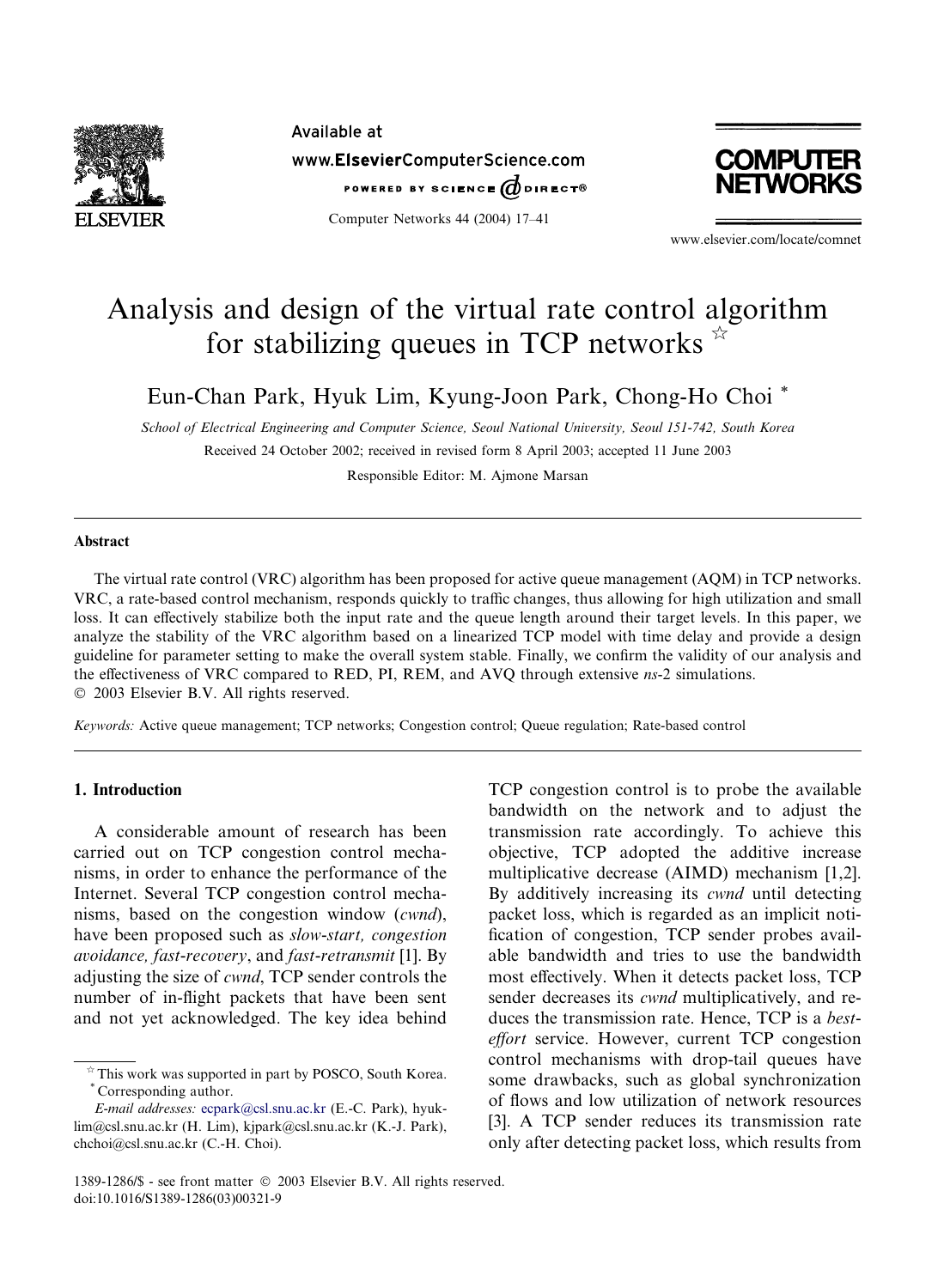overflow of the drop-tail queue that the packet traverses. Therefore considerable time may have passed between the packet drop and its detection because of round-trip time (RTT) delay. A large number of packets may be dropped, because sources continue to transmit at a rate that the network cannot support.

To alleviate the problems associated with current TCP congestion control algorithms which use drop-tail queues, active queue management (AQM) has been proposed. While drop-tail queues are passive and reactive to congestion, queues under AQM are proactive to congestion. To avoid global synchronization, AQM drops packets randomly before buffer-overflow occurs, not only on the event of buffer-overflow. And the probability of random drop is proportional to the queue size because as the queue size increases, there is more possibility of buffer-overflow. The basic rationale of AQM is to provide advance notification of congestion to the sender, so that the sender can reduce its transmission rate before buffer overflow occurs. It is also imperative for the AQM algorithm to properly regulate the queue for high utilization and consistent queuing delay.

One of the most prevalent AQM algorithms is RED [3]. RED can prevent global synchronization, reduce packet loss rates, and minimize bias against bursty sources. However, obtaining appropriate values of RED parameters that show good performance under different network scenarios remains an inexact science [4–6].

To overcome the shortcomings of RED and to design a better AQM controller, the proportional– integral (PI) control algorithm [7], random exponential marking (REM) [8], and dynamic random early detection (DRED) [9] methods have recently been proposed. The PI algorithm is based on classical control system techniques, while REM is derived from an optimization standpoint. The PI algorithm attempts to regulate queue length and drops  $\frac{1}{1}$  packets with a probability proportional to the queue length error, i.e., the difference between the current length and the desired length, and to its accumulation (time integral). REM aims to stabilize both the input rate and queue length (match rate, clear buffer) regardless of the number of users sharing the link. In order to achieve this, REM introduces a variable, price, which acts as a measure of congestion. DRED is essentially an integral controller, and can be regarded as a special case of PI and REM. Note that PI, REM, and DRED all perform queue-length-based control and that they use instantaneous queue length, while RED uses average queue length. Queue-length-based control exhibits slower response than rate-based control. Another AQM algorithm, the adaptive virtual queue (AVQ) algorithm [11] utilizes a virtual queue. Using the difference between the desired utilization and the input rate, the virtual capacity and the virtual queue length are adjusted so as to make the input rate match the desired level of utilization. AVQ is basically a rate-based controller, while RED, DRED, PI, and REM are queuelength-based controllers. This explains in part the promising performance of AVQ compared to prior schemes under dynamic traffic scenarios.

In a recent study, the basic idea of the virtual rate control (VRC) algorithm has been proposed to tightly regulate the queue and to achieve high utilization with small packet loss, under various network conditions [12]. The notion of a virtual target rate was adopted to maintain the equilibrium input rate near to the link capacity and to stabilize the queue length. In [13], VRC was shown to be a proportional–integral–derivative (PID) controller. Another form of PID controller [14] and a PID controller based on the state-space approach [15] have also been proposed recently. The current paper is an extended version of the work done in [12,13]. The contributions of this study are as follows: (i) We present further analysis regarding the steady-state behavior and stability conditions of the VRC algorithm using linearized TCP dynamics from a control-theoretic standpoint. (ii) We validate our analysis by comparing the theoretical and simulation results. (iii) We present a comparative study with various AQM schemes such as RED, PI, REM, AVQ, and VRC through extensive simulations under various network scenarios.

<sup>&</sup>lt;sup>1</sup> Hereafter, we use the terms *drop* (*dropping probability*) and mark (marking probability) interchangeably. If the network supports ECN [10], AQM schemes mark packets as congestion notification instead of dropping packets.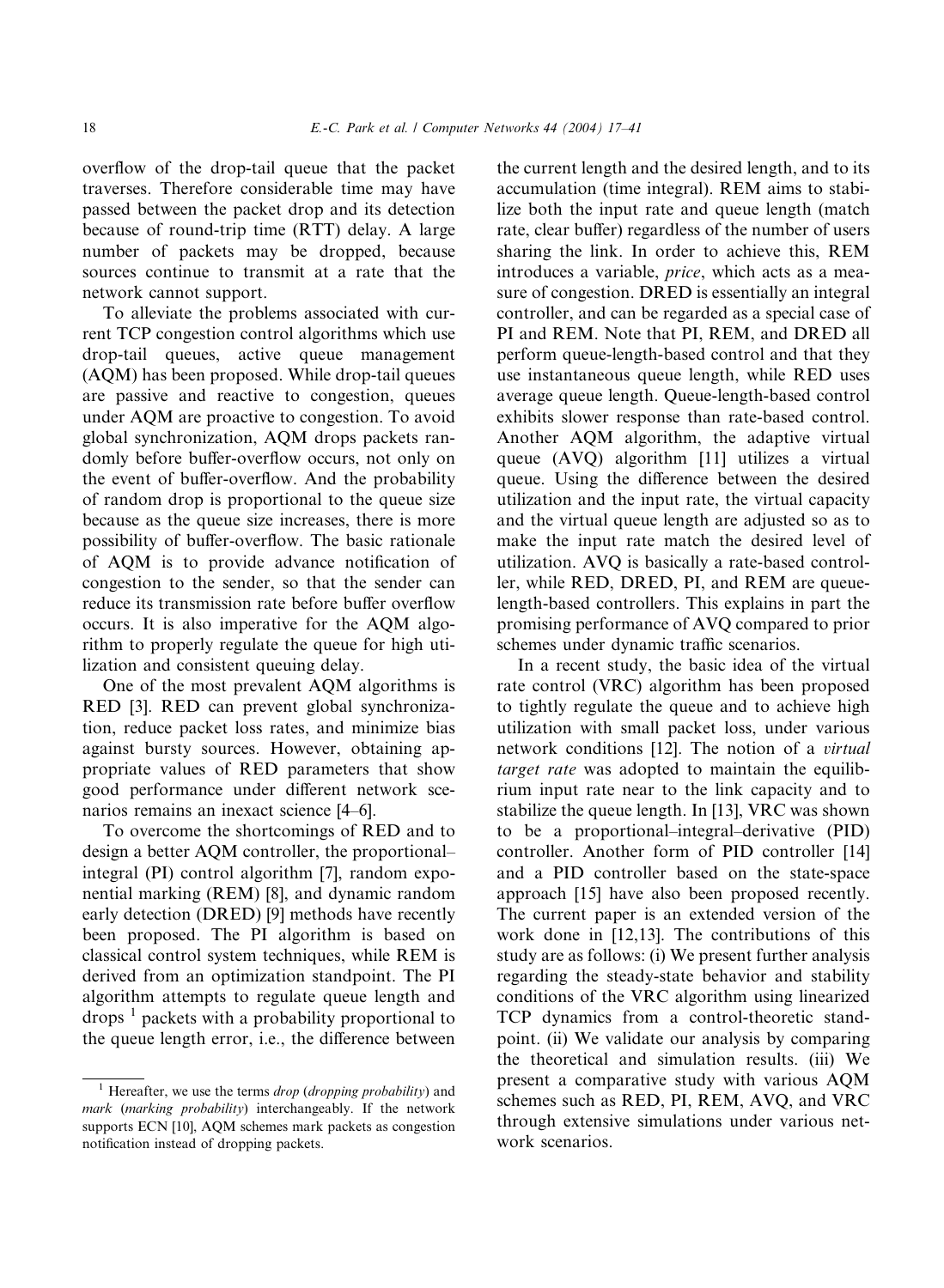The rest of the paper is organized as follows: Section 2 introduces the VRC algorithm in detail. We analyze the stability of the VRC algorithm using the linearized model of TCP and derive stability conditions in Section 3. In Section 4, we present a comparative study of various AQM schemes. Section 5 shows the simulation results in order to validate the analysis and compare the performances of VRC with RED, PI, REM, and AVQ. The conclusion follows in Section 6.

#### 2. Virtual rate control algorithm

To maximize link utilization and regulate the queue length effectively, it is desirable that the aggregate input rate be kept equal to the output link capacity. Any instance of the input rate exceeding the output link capacity should be quickly compensated for, before it increases the queue length and possibly leads to buffer overflow, which can result in low utilization. Furthermore, any difference between input rate and output link capacity results in the variation of the queue length and this variation causes delay jitter. Rate control can regulate the queue length and reduce delay jitter. Instead of queue control, consider a proportional rate control mechanism which can keep the input rate near a given target rate as follows:

$$
p(t) = [\alpha(r(t) - r_t(t))]^+, \quad \alpha > 0.
$$
 (1)

Here  $p(t)$  is the marking probability,  $r(t)$  is the aggregate input rate of the queue,  $r_t(t)$  is the target rate, and  $[\cdot]^+$  = max $(\min(\cdot, 1), 0)$ . One can simply take the target rate  $r_t(t)$  as the link capacity C to maximize the throughput. However, instead of a constant target rate, a modified target rate is adopted in order to keep the queue length  $q(t)$ close to the target queue length  $q_{ref}$ . The target rate is set as the sum of the link capacity and the difference between  $q_{ref}$  and  $q(t)$ .

$$
r_{t}(t) = C + \gamma (q_{ref} - q(t)), \quad \gamma > 0.
$$
 (2)

If the queue length becomes smaller than its target length, there is more room to accommodate packets and so the target rate increases. Otherwise, if the queue length grows so as to exceed the target

length, the target rate decreases. Combining (1) and (2), the marking probability becomes

$$
p(t) = [\alpha((r(t) - C) + \gamma(q(t) - q_{ref}))]^{+}.
$$
 (3)

The marking probability (3) is the weighted sum of the rate difference  $(r(t) - C)$  and the queue length difference  $(q(t) - q_{ref})$ , which is similar to the price of REM; REM updates the price to minimize the rate mismatch and queue mismatch. However, REM responds slowly to network congestion compared to (3) because the update rule of REM depends on the accumulation of these mismatches, while (3) depends on current mismatches.

However, the rate control mechanisms (1) and (2) cannot ensure that the input rate converges to the link capacity at equilibrium. To explain this discrepancy, the overall steady-state TCP behavior is considered using a graphical method. Fig. 1 illustrates the equilibrium of the marking probability and the input rate when rate control (1) is applied for congestion control. In Fig. 1, the throughput  $U(p)$  is considered to be a strictly decreasing function of  $p$ , i.e., the throughput decreases as the marking probability increases. The equilibrium point  $(p^*, r^*)$  is at the intersection of (1) and  $U(p)$ . In Fig. 1, the equilibrium input rate  $r^*$  is greater than the equilibrium target rate  $r_t^*$ , and consequently there is always a rate error at equilibrium.

To compensate for this rate error, the concept of a virtual target rate is introduced. Instead of



Fig. 1. Equilibrium points for proportional control and virtual rate control.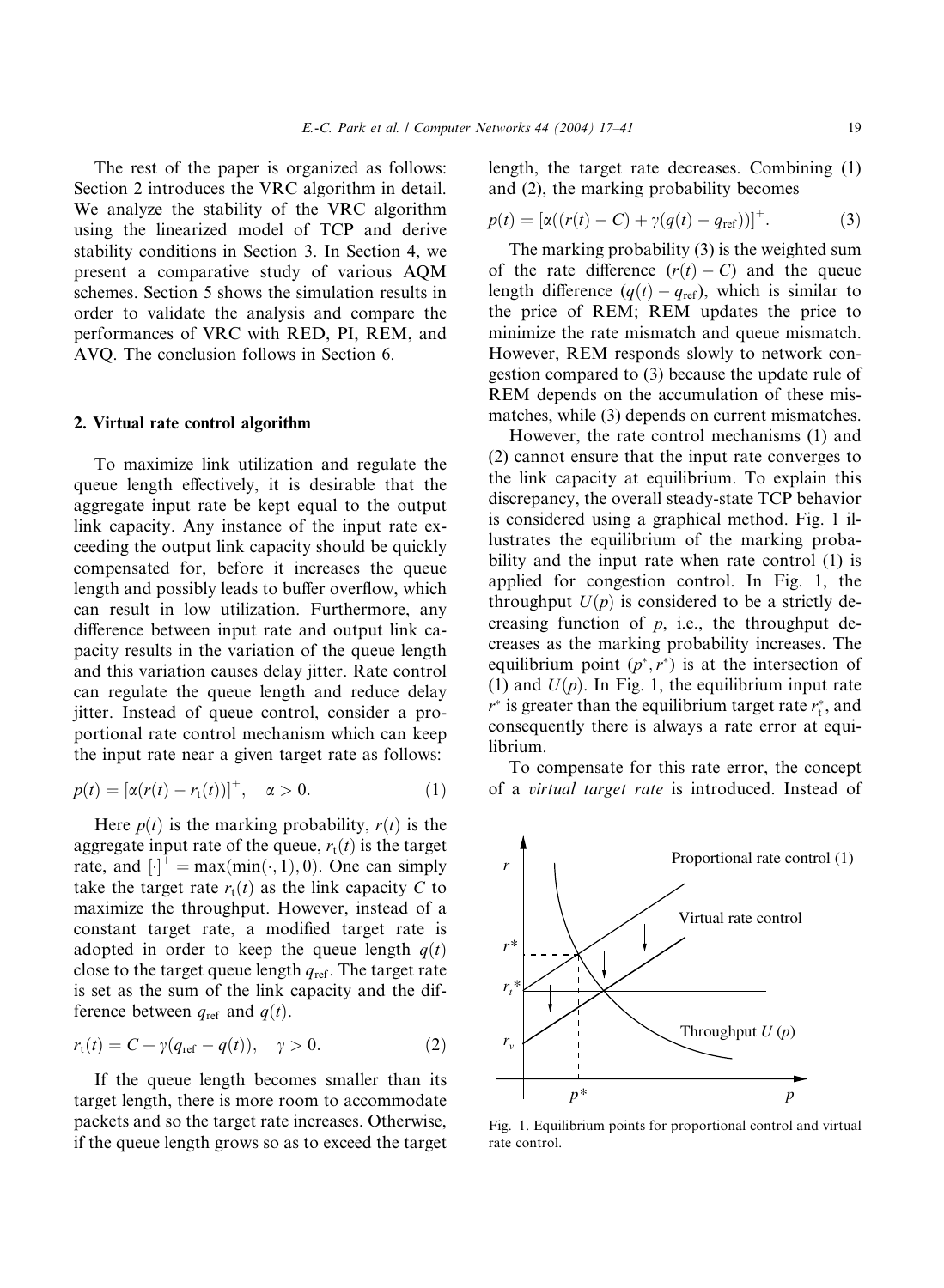using  $r_t(t)$  in (1), the virtual target rate  $r_v(t)$  is adopted to match  $r^*$  with  $r_t^*$ .

$$
p(t) = [\alpha(r(t) - r_{v}(t))]^{+}.
$$
 (4)

The virtual target rate  $r_v(t)$  is updated to minimize the difference between  $r(t)$  and  $r_t(t)$  as follows:

$$
r_{v}(t) = r_{t}(t) - \Delta r_{v}(t), \quad t = nT_{s},
$$
  
\n
$$
\Delta r_{v}(t + T_{s}) = \Delta r_{v}(t) + \beta T_{s}(r(t) - r_{t}(t)), \quad \beta > 0,
$$
\n(5)

where  $T_s$  is the sampling interval and  $r(t)$  can be estimated using the algorithm in [16].

In [12], it is shown that if the throughput of TCP is a strictly decreasing function of the dropping probability, p, i.e.,  $\dot{U}(p) < 0$ , then the input rate of VRC converges to the target rate at the steady-state. This has been proven without resorting to any TCP dynamic model.

# 3. Analysis of the VRC algorithm

In this section, we will analyze the stability of the VRC algorithm when combined with TCP dynamics. First, we present the dynamic model of VRC with TCP. Next, using this model we derive the stability condition of the VRC algorithm, which is represented in terms of its control parameters and can be used as an effective design guideline for parameter setting.

# 3.1. Dynamic model of VRC in TCP networks

We adopt the fluid-based TCP dynamic model [17] which was developed using fluid-flow and stochastic differential equation analysis. For the sake of simplicity, we ignore the slow-start and time-out mechanism of TCP. The simplified model is as follows:

$$
\dot{W}(t) = \frac{1}{R(t)} - \frac{W(t)W(t - R(t))}{aR(t - R(t))}p(t - R(t)).
$$
\n(6)

Here,  $W(t)$  [packets] and  $R(t)$  [s] are the window size and RTT, respectively, and  $a(> 0)$  is a scaling factor. The queue length,  $q(t)$  [packets], changes depending on the queue occupancy rate, which is the difference between the incoming rate and the outgoing link capacity, i.e.,  $r(t) - C$ . Taking the finite buffer size,  $B$  [packets], into consideration we can model the queue dynamics as

$$
\dot{q}(t) = \begin{cases} r(t) - C & \text{if } 0 < q(t) < B, \\ \max(0, r(t) - C) & \text{if } q(t) = 0, \\ \min(0, r(t) - C) & \text{if } q(t) = B. \end{cases}
$$
(7)

The round-trip delay  $R(t)$  is the sum of propagation delay  $T_p$  [s] and queuing delay  $q(t)/C$ ,

$$
R(t) = T_{\rm p} + q(t)/C.
$$
 (8)

We assume that there are N homogeneous TCP connections. Then, the aggregate incoming rate  $r(t)$  [packet/s] can be represented as a function of  $W(t)$  and  $q(t)$ :

$$
r(t) = N \frac{W(t)}{R(t)} = N \frac{W(t)}{T_{\rm p} + q(t)/C}.
$$
 (9)

On the other hand, the marking probability of VRC can be represented as

$$
p(t) = [\alpha(r(t) - C) + \alpha(\beta + \gamma)(q(t) - q_{\text{ref}}) + \alpha\beta\gamma z(t)]^+,
$$
  
(10)

$$
z(t) = \int_0^t (q(\tau) - q_{\text{ref}}) d\tau \tag{11}
$$

from  $(2)$ ,  $(4)$ ,  $(5)$  and  $(7)$ .

The block diagram of the whole system is shown in Fig. 2. The system consists of three blocks:

- VRC (congestion controller): Regulating the queue length by adjusting  $p(t)$ , which is calculated using queue length error,  $e(t) = q(t) - q_{ref}$ .
- TCP dynamics: Controlling the window size  $W(t)$  and the input rate  $r(t)$  based on the information of  $p(t)$  and  $R(t)$ .
- Queue dynamics: Acting as integrator with respect to the queue occupancy rate,  $(r(t) - C)$ .

Ignoring the limit of buffer size, (10) can be written as

$$
p(t) = K_{D}\dot{e}(t) + K_{P}e(t) + K_{I} \int_{0}^{t} e(\tau) d\tau.
$$
 (12)

Note that (12) is a proportional–integral– derivative (PID) type control with respect to queue length error with  $K_{\text{D}} = \alpha$ ,  $K_{\text{P}} = \alpha(\beta + \gamma)$  and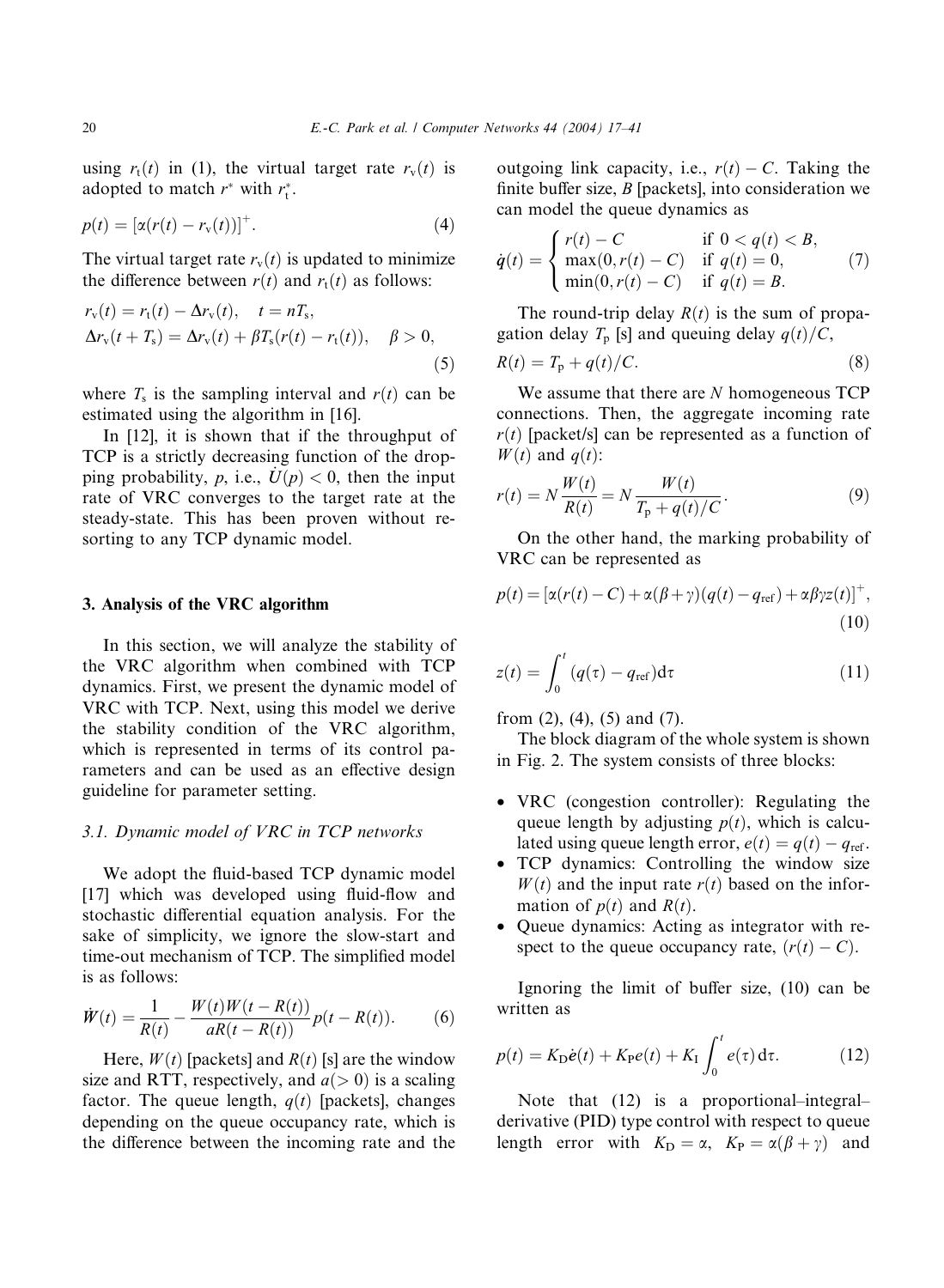

Fig. 2. Block diagram of the system.

 $K_{I} = \alpha \beta \gamma$ . As will be shown in Section 4, the proposed algorithm is a generalized form of the RED, DRED, PI, and REM algorithms. Compared to these algorithms, the proposed algorithm can respond quickly to traffic changes, due to the introduction of derivative control. In the derivative control, the control depends on the rate of change of the error, exhibiting an anticipatory response. Hence, the derivative control tends to improve stability. On the other hand, the integral control improves the steady-state response and provides robustness with respect to parameter variations. However, it tends to reduce the stability of the system. The effect of derivative control on the stability will be shown via numerical analysis in this section and extensive simulations in Section 5.

#### 3.2. Stability analysis

In order to linearize the system described in (6), (7) and (11), we find the equilibrium point  $(W^*, q^*,$  $z^*$ ). By setting  $\dot{W}(t) = 0$ ,  $\dot{q}(t) = 0$ , and  $\dot{z}(t) = 0$ , we can obtain equilibrium point from (6), (7), (10) and (11):

$$
W^* = \sqrt{\frac{a}{p^*}} = \frac{R^*C}{N},
$$
  
\n
$$
q^* = q_{\text{ref}},
$$
  
\n
$$
z^* = \frac{p^*}{K_1} = \frac{a}{K_1} \left(\frac{N}{R^*C}\right)^2.
$$
\n(13)

Here, the equilibrium RTT  $R^*$  is calculated as  $R^* = T_p + q_{ref}/C$  from (8). In order to make  $r^*$ agree with the steady-state throughput of TCP [18], i.e.,  $r^* = \sqrt{3/2}/(\sqrt{p^*}R^*)$  for a single source,

the constant  $a$  is set to  $3/2$ . Note that  $r^* = NW^*/R^* = C$  and  $q^* = q_{ref}$  from (9) and (13). This means that, in equilibrium, the VRC algorithm matches the input rate and the queue length to the link capacity and the target queue length, respectively.

Now, we linearize the nonlinear model at the equilibrium point  $(W^*, q^*, z^*)$ . Let  $W(t) = W^* +$  $\delta W(t)$ ,  $q(t) = q^* + \delta q(t)$ ,  $z(t) = z^* + \delta z(t)$ . Then, the linearized model around  $(W^*, q^*, z^*)$  can be written as follows:

$$
\delta \dot{W}(t) = -\tau_1 \delta W(t) - (\tau_1 + K_{\rm D} \tau_2) \delta W(t - R^*)
$$
  
\n
$$
- \frac{\tau_1}{N} \delta q(t) - \left( -\frac{\tau_1}{N} - \frac{K_{\rm D} \tau_2}{N} + \frac{K_{\rm P} \tau_2 R^*}{N} \right)
$$
  
\n
$$
\times \delta q(t - R^*) - \frac{K_{\rm I} \tau_2 R^*}{N} \delta z(t - R^*),
$$
  
\n
$$
\delta \dot{q}(t) = \frac{N}{R^*} \delta W(t) - \frac{1}{R^*} \delta q(t),
$$
  
\n
$$
\delta \dot{z}(t) = \delta q(t),
$$
\n(14)

where  $\tau_1 = N/(R^{2C})$  and  $\tau_2 = C^2/(aN)$ . The derivation of (14) is given in Appendix A.1.

We analyze the stability of the linearized model (14) using its characteristic equation. By taking the Laplace transform of (14), we obtain the characteristic equation

$$
s^{3} + \left(\tau_{1} + \frac{1}{R^{*}}\right)s^{2} + \frac{2\tau_{1}}{R^{*}}s + e^{-sR^{*}}((\tau_{1} + K_{D}\tau_{2})s^{2} + K_{P}\tau_{2}s + K_{I}\tau_{2}) = 0.
$$
\n(15)

For the simplicity of analysis, we approximate the time delay as the first-order lag, i.e.,  $e^{-sR^*} \approx 1/(1 + R^*s)$  [19]. In the low frequency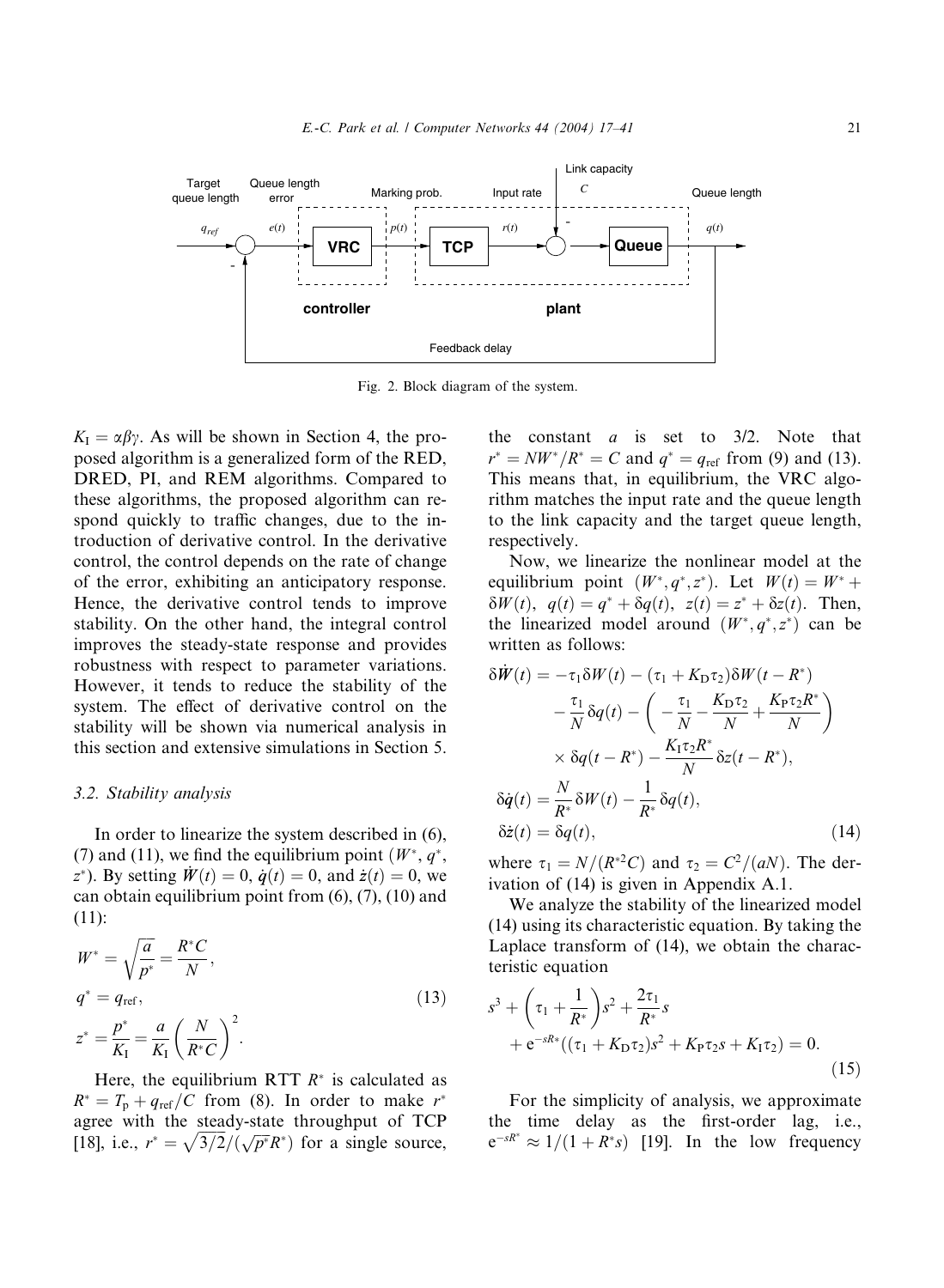region, the approximation is effective  $2$ , and the resulting approximation of (15) is

$$
s4 + a1s3 + a2s2 + a3s + a4 = 0,
$$
 (16)

where

$$
a_1 = \tau_1 + 2/R^*,
$$
  
\n
$$
a_2 = \frac{1}{R^*} \left( 4\tau_1 + K_{\text{D}}\tau_2 + \frac{1}{R^*} \right),
$$
  
\n
$$
a_3 = \frac{1}{R^{*^2}} (2\tau_1 + K_{\text{P}}\tau_2 R^*),
$$
  
\n
$$
a_4 = \frac{K_{\text{I}}\tau_2}{R^*}.
$$

Theorem. The approximated system of (14) is locally stable if and only if the control parameters  $K_D$ ,  $K_{P}$ , and  $K_{I}$  satisfy

$$
(2\tau_1 + \tau_2 R K_P)[(2 + \tau_1 R)(4\tau_1 + \tau_2 K_D + 1/R)- 2\tau_1 + \tau_2 R K_P] - (2 + \tau_1 R)^2 \tau_2 R K_I > 0.
$$
 (17)

Proof. The details of the proof are given in Appendix A.2.

We can investigate the stability region in terms of system parameters using this theorem. We set the control parameters to be  $K_D = 0.0001$  and  $K_P = K_I = 0.001$ , and calculate and plot the stability region in Fig. 3. From Fig. 3, we can see that the region of system stability decreases in size as the RTT and capacity increase or the number of flows decreases. Note that the stability region does not shrink, but rather widens, as the number of TCP connections increases. These results agree well with those reported in [11,20,21]. Using the theorem, we can check whether the control parameters that are used can guarantee the system stability or not. However, it is not easy to find three control parameters satisfying Eq. (17). Hence, we need to find closed-form conditions of control parameters for system stability. The next



Fig. 3. Stability region of R, C, and N at fixed parameters  $K<sub>D</sub>$ ,  $K_{\rm P}$ , and  $K_{\rm I}$ : the region below the surface is stable.

theorem gives a practical design guideline for parameter setting to make the system stable.

Corollary. The approximated system of (14) is stable **if**, for any non-negative  $K_D$ , the control parameters  $K_P$  and  $K_I$  satisfy the following:

$$
0 < K_{\rm I} < K_{\rm I}^{\rm max},\tag{18}
$$

$$
\max(0, K_{P1}) < K_P < K_{P2}, \tag{19}
$$

where

$$
K_{\rm I}^{\rm max} = \frac{(4\tau_1 + \tau_2 K_{\rm D} + 1/R)^2}{4\tau_2 R},\tag{20}
$$

 $K_{P1}$ ,  $K_{P2}$ 

$$
= \frac{1}{2\tau_2 R^2} \left[ (\tau_1 R + 2)(4\tau_1 R + \tau_2 R K_{\rm D} + 1) - 4\tau_1 R
$$
  
 
$$
\pm (\tau_1 R + 2) \sqrt{(4\tau_1 R + \tau_2 R K_{\rm D} + 1)^2 - 4\tau_2 R^3 K_{\rm I}} \right].
$$
  
(21)

Proof. The details of the proof are given in Appendix A.3.

Example. We present a simple numerical example that shows how to employ Corollary when setting control parameters. Consider the system parameters are given as  $R = 0.1$  s,  $N = 100$ , and  $C = 1250$ 

 $2$  For the typical round-trip delay of TCP networks (i.e.,  $R \approx 0.05 \sim 0.2s$ , the approximation shows little error up to a frequency of several rad/s, which is sufficient for this study. Hence we can say that the approximation is effective for AQM controller.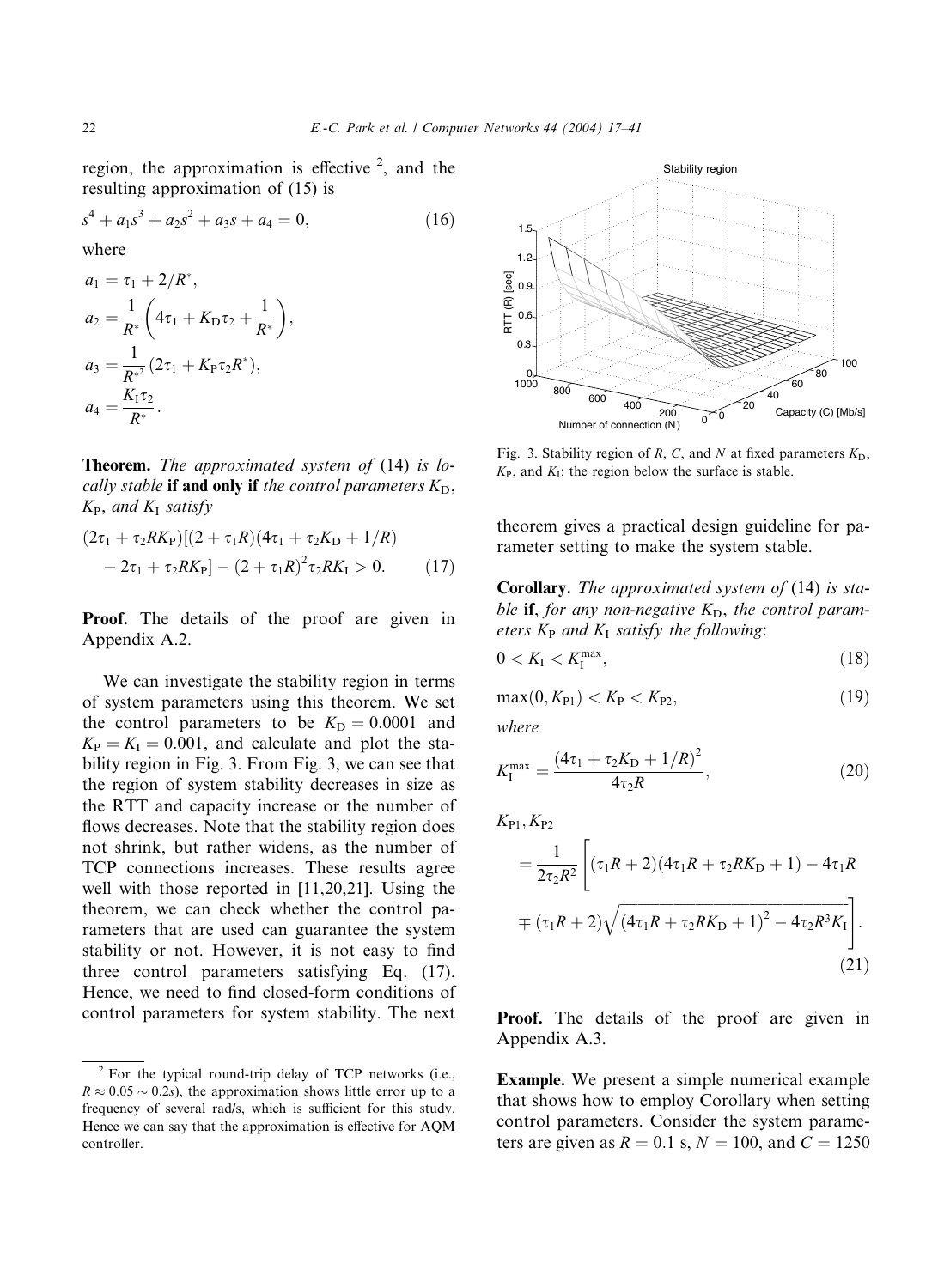

Fig. 4. Parametric region of  $K_D$ ,  $K_P$ , and  $K_I$  for system stability: the regions below the curves are stable.

packet/s (corresponds to a 10 Mb/s with an average packet size of 1 KByte). First, we can take an arbitrary positive value for  $K_D = 0.001$ . Then, (18) gives  $K_I$  range:  $0 \le K_I < 0.659$ . After taking  $K_{I} = 0.01$ , then we can choose  $K_{P}$  from (19), which gives  $K_P$  region:  $0 < K_P < 0.125$ .

Using the Corollary, we can calculate and plot the parametric region of  $K_D$ ,  $K_P$ , and  $K_I$  required for system stability. The parametric region is drawn in Fig. 4, when the system parameters are given as  $R = 0.1$  s,  $N = 100$ , and  $C = 1250$  packet/s. Note that Fig. 3 shows the stability region, which is represented in terms of system parameters  $(R, N, )$ and C), at fixed control parameters  $(K_D, K_P,$  and  $K_I$ ). Conversely, Fig. 4 shows the region of control parameters when the system parameters are given. As shown in Fig. 4, small value of  $K_I$  extends the range of  $K_{\rm P}$  and large value of  $K_{\rm D}$  also extends the ranges of  $K_{\rm P}$  and  $K_{\rm I}$  for stability. This result in Fig. 4 implies that stable range of the parameters in the VRC algorithm, which has the derivative control  $(K_D > 0)$ , is wider than that of the conventional AQM algorithms such as RED, DRED, PI, and REM algorithms, which do not have the derivative control  $(K_D = 0)$ .

The validity of this analysis and the impact of the number of connections, round-trip delay, and the link capacity on the stability of the network will be investigated through extensive simulations in Section 5.

# 4. Comparative analysis of AQMs

In this section, we give a brief explanation of various AQM schemes from a control-theoretic viewpoint. The RED algorithm manages the queue length by randomly dropping packets with increasing probability as the average queue length increases. The dropping probability  $p$  can be represented as a function of the average queue length  $\bar{\boldsymbol{q}}(t)$ :

$$
p(t) = \begin{cases} \max(0, s(\bar{q}(t) - \min_{\text{th}})), & \bar{q}(t) < \max_{\text{th}}, \\ 1, & \text{otherwise}, \end{cases}
$$
(22)

where  $s = p_{\text{max}}/(\text{max}_{\text{th}} - \text{min}_{\text{th}})$ . This shows that the RED is basically a proportional controller. When the network is lightly congested, this proportional controller can keep  $\bar{q}(t)$  at around min<sub>th</sub>. However, when the traffic load increases,  $\bar{q}(t)$  increases, too. This load-dependent property of RED causes a scalability problem, which will be shown via simulations in Section 5.

To resolve this drawback of RED, dynamic RED (DRED) has been proposed [9]. The objective of DRED is to stabilize queue length  $q(t)$  at a predetermined target queue length  $q_{\text{ref}}$ . To do this, DRED adapts the dropping probability  $p(t)$  using the error signal  $e(t) = q(t) - q_{ref}$ , so that  $q(t)$  can be kept as close to  $q_{ref}$  as possible. DRED updates  $p(t)$  periodically with a fixed time interval  $T_s$  and the update rule for  $p(t)$  is given as

$$
p(t) = \left[ p(t-1) + \alpha \frac{\hat{e}(t)}{B} \right]^+.
$$
 (23)

Here,  $\alpha$  and  $\beta$  are a control parameter and the maximum buffer size, respectively, and  $\hat{e}(t)$  denotes the estimated value of  $e(t)$ , which can be obtained by using a first-order low-pass filter. We can rewrite (23) as

$$
p(t) = \frac{\alpha}{B} \int_0^t \hat{e}(\tau) d\tau.
$$

Hence we can see that DRED is actually an integral controller.

The PI AQM [7] consists of a *proportional* and an integral controller, which can be regarded as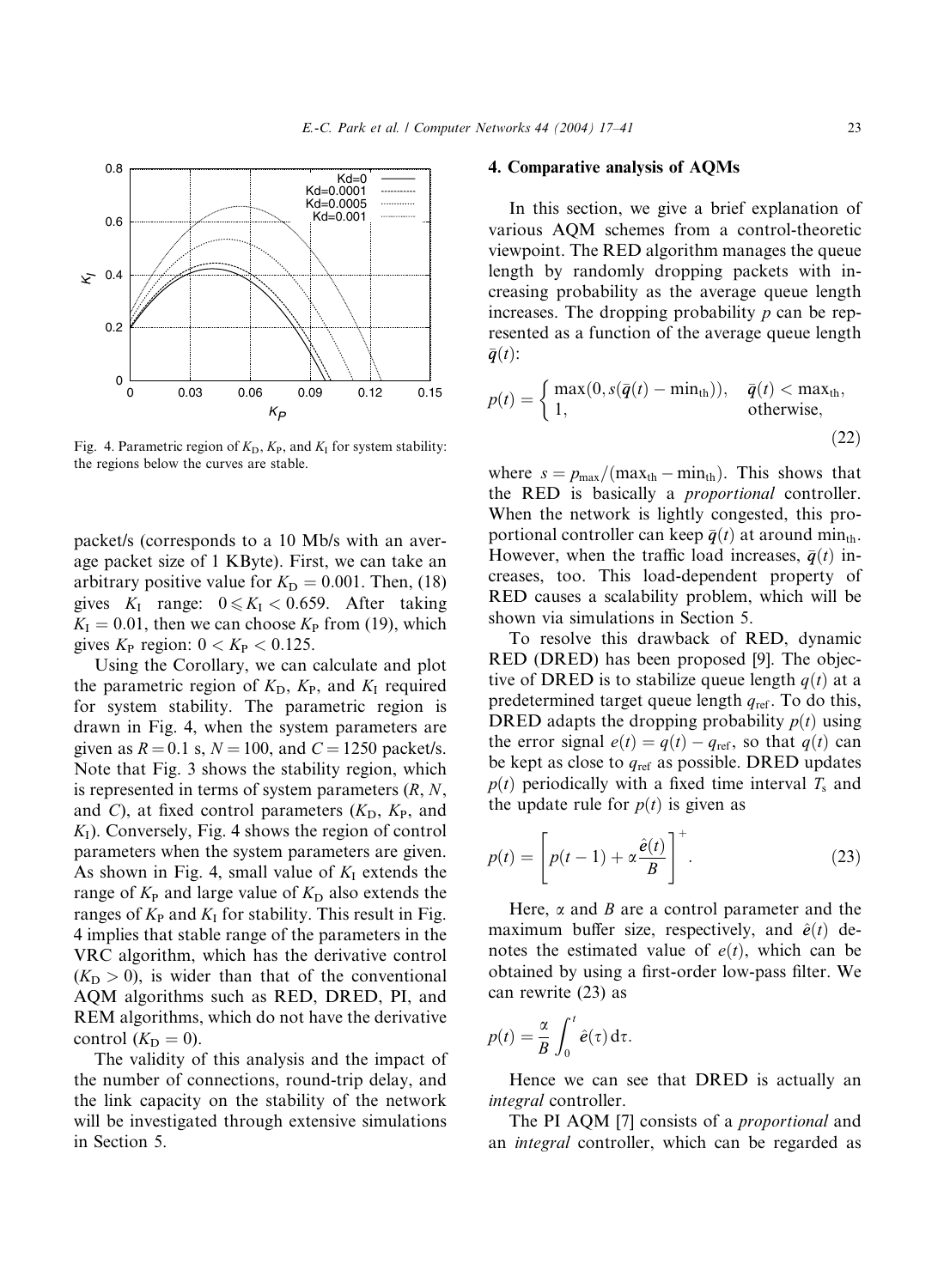being more general than DRED. The update rule for  $p(t)$  is

$$
p(t) = [p(t-1) + a(q(t) - q_{ref}) - b(q(t-1) - q_{ref})]^+,
$$
\n(24)

where  $a, b$  are control parameters. By rewriting the recursive equation (24),  $p(t)$  can be represented as

$$
p(t) = b(q(t) - q_{ref}) + (a - b) \int_0^t (q(\tau) - q_{ref}) d\tau
$$
  
=  $K_P^{PI} e(t) + K_I^{PI} \int_0^t e(\tau) d\tau.$  (25)

The PI controller integrates the queue length error in order to make the dropping probability vary according to the traffic load. However, the integral controller can induce a large overshoot and windup phenomenon, which may result in buffer overflow.

Another AQM scheme, REM [8], introduces a new variable, *price*  $\mu$ , as a measure of congestion and calculates the dropping probability as a function of the price  $\mu(t)$  such that

$$
p(t) = 1 - \phi^{-\mu(t)},
$$
\n(26)

$$
\mu(t) = [\mu(t-1) + \gamma[\alpha(q(t-1) - q_{\text{ref}}) + (r(t) - C)]]^{+}.
$$
\n(27)

Considering the queue dynamics,  $(r(t) - C)$  is the rate at which the queue length grows and it can be approximated to the change in queue length, i.e.,  $q(t) - q(t-1)$ . Then,  $\mu(t)$  can be written as

$$
\mu(t) = \left[\mu(t-1) + \gamma(q(t) - q_{\text{ref}})\n- (1 - \alpha)\gamma(q(t-1) - q_{\text{ref}})\right]^+\n= \left[(1-\alpha)\gamma(q(t) - q_{\text{ref}})\n+ \alpha\gamma \int_0^t (q(\tau) - q_{\text{ref}}) d\tau\right]^+\n\qquad (28)
$$

Comparing (28) and (24), we can see that the main update rule for REM is essentially identical to that of the PI controller. If  $\mu(t)$  is small, (26) can be approximated as  $p(t) = (\ln \phi) \mu(t)$ , hence,  $p(t)$  is the scaled version of  $\mu(t)$ . Combining this with (28),  $p(t)$  is represented as

$$
p(t) = K_{\rm P}^{\rm REM} e(t) + K_{\rm I}^{\rm REM} \int_0^t e(\tau) d\tau,
$$
 (29)

where,  $K_P^{\text{REM}} = (1 - \alpha) \gamma \ln \phi$  and  $K_I^{\text{REM}} = \alpha \gamma \ln \phi$ .

AVQ [11] is a novel scheme compared to the previous AQM algorithms. Its derivation is based on an optimization-based foundation [22]. The AVQ algorithm utilizes a virtual queue whose capacity  $\tilde{C}$  is less than the actual link capacity  $C$ , i.e.,  $C = \beta C$  (0 <  $\beta$  < 1). The differential equation of the virtual capacity  $\tilde{C}$  is

$$
\dot{\tilde{C}}(t) = -\alpha(r(t) - \gamma C),\tag{30}
$$

where  $\alpha$  and  $\gamma$  are control parameters, which determine the convergence speed and the desired level of utilization, respectively.

If we set  $\gamma = 1$  for simplicity, then (30) becomes  $\widetilde{C}(t) = -\alpha(r(t) - C) = -\alpha \dot{q}(t)$ . Taking the initial conditions as  $\tilde{C}(0) = C$  and  $q(0) = 0$ ,  $\tilde{C}$  can be obtained from  $q(t)$  as

$$
C(t) = C - \alpha q(t). \tag{31}
$$

From (31), we can see that the virtual capacity  $\tilde{C}$  is adjusted according to the backlog in the queue, i.e.,  $\ddot{C}$  decreases as the backlog grows larger and vice versa. Packets in the real queue start to be dropped when the virtual queue overflows. In [11], the dropping probability is given as

$$
p(t) = \left[1 - \frac{\widetilde{C}(t)}{r(t)}\right]^{+}.
$$
\n(32)

This equation shows that AVQ is approximately an SPF (simple probabilistic forwarding) algorithm [16] based on the virtual capacity instead of the link capacity. In this way, AVQ adapts the input rate to achieve the desired level of utilization and keeps the queue length short.

The above algorithms, with the exception of AVQ, can be viewed as being a special case of the VRC algorithm.

#### 5. Simulation study

In this section, we conduct extensive and profound simulations using the ns-2 network simulator [23], in order to validate our analysis and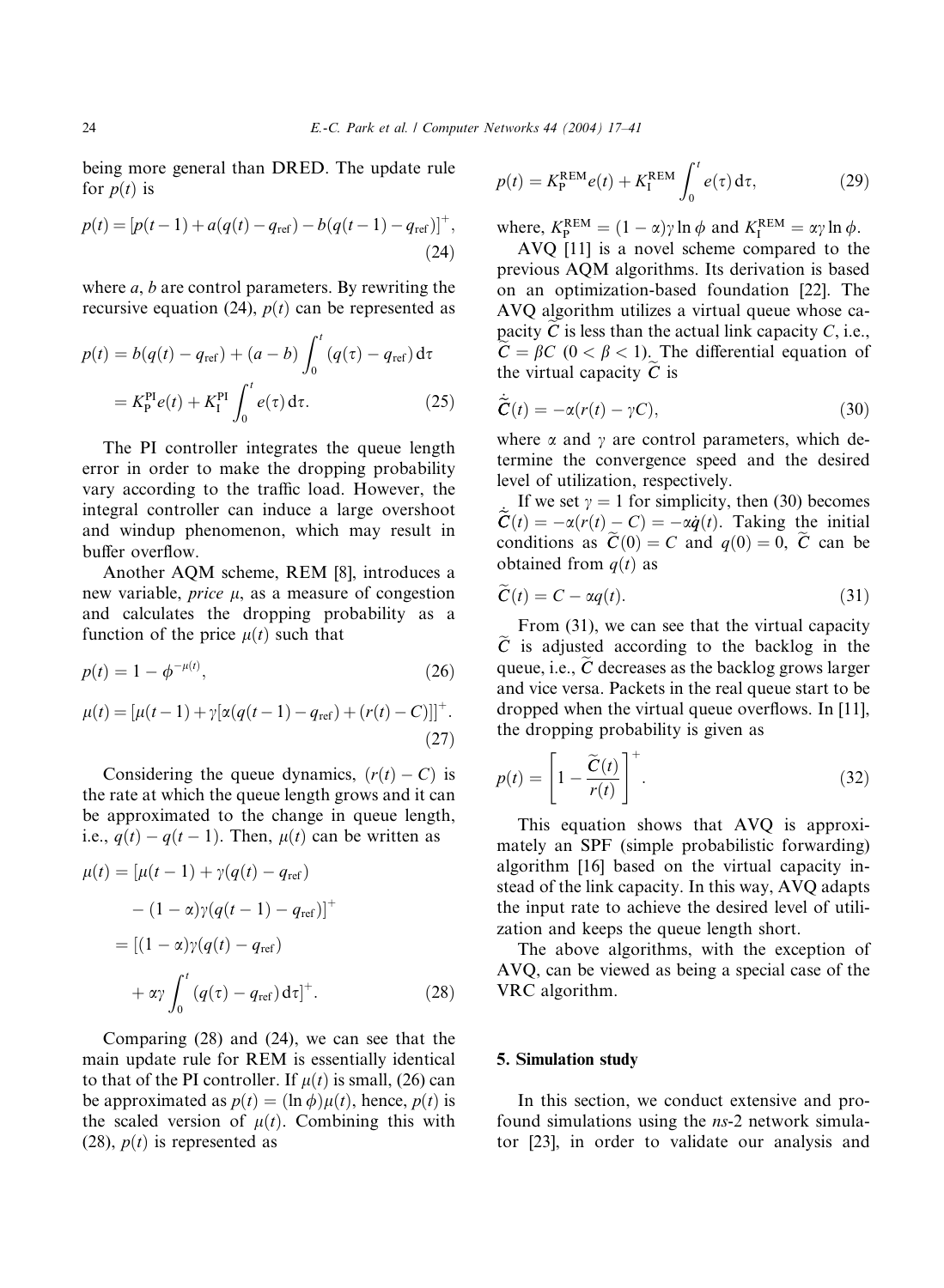compare the performance of the VRC algorithm with other AQM algorithms such as RED, PI, REM, and AVQ.

The simulation setup is briefly explained in the first sub-section. In the next sub-section, we confirm the validity of the stability analysis for the VRC algorithm and compare our theoretical results with the simulation results in Cases A1 and A2. Additionally, we study the effect of the target queue length on the level of utilization and the round-trip delay in Case A3.

Next, Case B1 and B2 evaluate and compare the transient behaviors of various AQM schemes when the traffic load changes dynamically. We observe and compare the responsiveness of AQM schemes under a dynamic traffic scenario by investigating the queue length and its variation.

One important issue for practical implementation of the AQM scheme is that it should maintain its level of performance regardless of the network conditions. Hence, in the following sub-section we perform simulations in order to evaluate the robustness of the various AQM schemes in relation to variations in certain system parameters, such as the number of flows (Case C1), the round-trip propagation delay (Case C2), the bottleneck link capacity (Case C3), and the buffer size (Case C4). Finally, we evaluate and compare the performance of various AQM schemes under more realistic network scenarios, i.e.,

- $(i)$  when TCP connections have different RTT's, different access link capacities, and different transport protocols (Case D1),
- i(ii) when TCP flows, UDP flows, and web-like short-flows coexist (Case D2),
- (iii) when there exist multiple bottleneck links (Case D3).

## 5.1. Simulation setup

We implement a simple bottleneck network configuration consisting of two routers and a number of pairs of TCP senders and receivers as shown in Fig. 5. The routers are connected by a link with a capacity of 10 Mb/s. The capacities of all the other links are set to 100 Mb/s, so that only the link between the two routers generates a bot-



Fig. 5. Simple bottleneck topology.

tleneck, while the other links do not. The propagation delay of the bottleneck link is set to be uniformly distributed between 5 and 15 ms  $3$ , and those of the other links are set to [10–30] ms. Thus, the round-trip propagation delay is distributed between 50 and 150 ms.

The allocated buffer size, B, is 100 packets, and the target queue length at the router is one half of the buffer size, i.e.,  $q_{ref} = 0.5B = 50$  packets. The average packet length is set to 1 Kbytes and the simulation time is set to 100 s. These parameters are not changed unless otherwise stated. We use TCP-Reno as the default transport protocol and we use ECN marking [10] instead of packet dropping. We assume that the senders always have data to send.

In the simulations, the performance is evaluated in terms of the average queue length and the standard deviation (STD) of queue length, the link utilization, and the packet loss rate. By observing the average and the STD of queue length, which are the first-order and the second-order statistics of queue length distribution, respectively, we can evaluate the stabilization performance of the queue. Furthermore, the queue length and its variation are closely related to the queuing delay and the amount of delay jitter, respectively, the latter two parameters constituting important performance indices for delay-critical real-time traffic. The link utilization is defined as the throughput

<sup>&</sup>lt;sup>3</sup> Hereafter, we denote the propagation delay that is uniformly distributed between  $T_1$  and  $T_2$  as  $[T_1 - T_2]$ .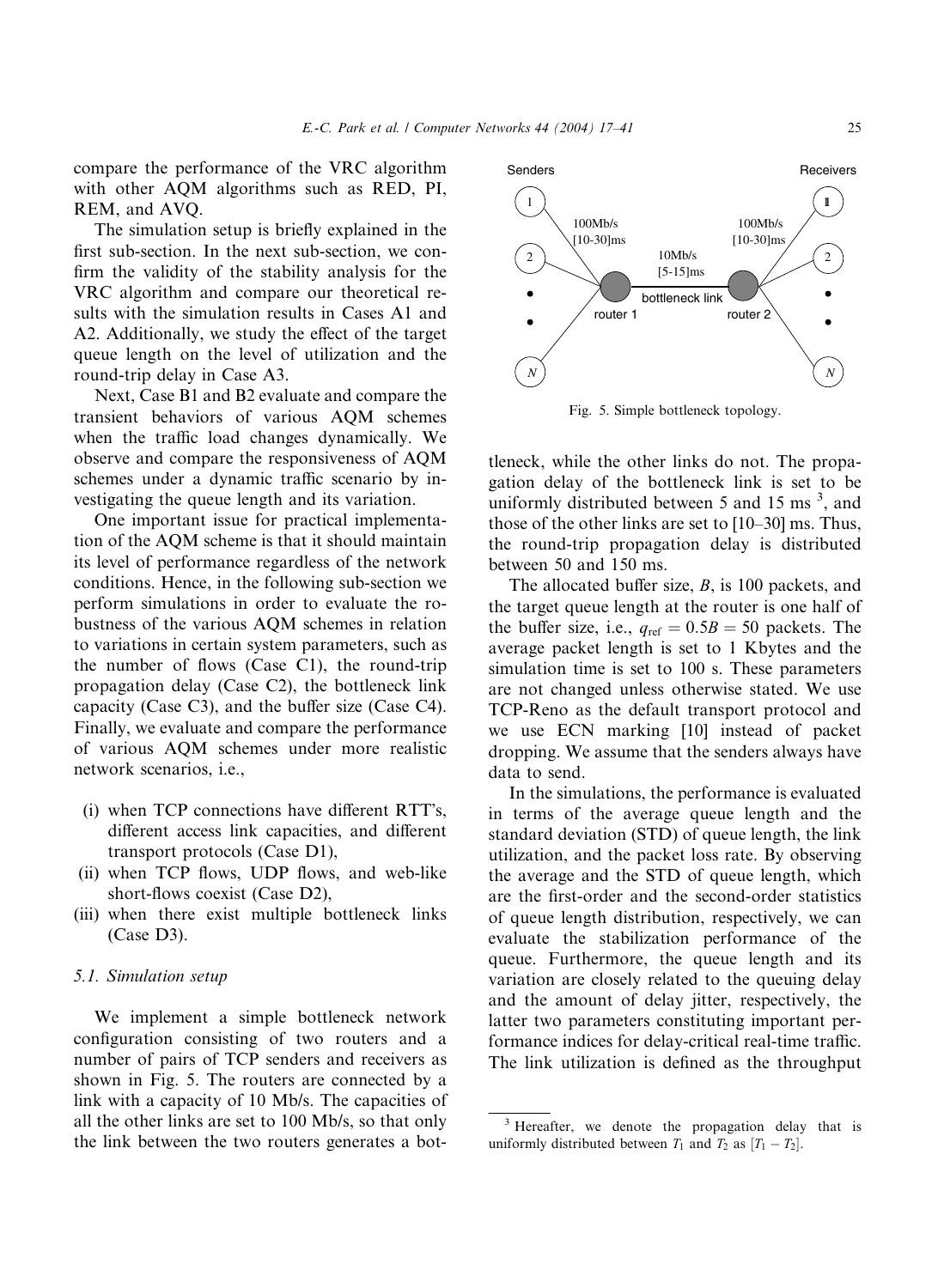| <b>RED</b><br>DТ |      | <b>REM</b>   |                 | <b>AVO</b> |         | <b>VRC</b> |      |              |        |
|------------------|------|--------------|-----------------|------------|---------|------------|------|--------------|--------|
| $min_{th}$       | 0.2B | a            | 0.002445        | α          | 0.0184  | α          | 0.15 | $\mathbf{v}$ | 0.0003 |
| $max_{th}$       | 0.8B |              | 0.0024          |            | 0.00175 |            | 0.8  | Λp           | 0.0024 |
| $p_{\text{max}}$ | 0.1  | $\mathbf{r}$ | $10 \text{ ms}$ | Ф          | 1.15    |            | 1.0  | A            | 0.0045 |

Table 1 The parameters of RED, PI, REM, AVQ and VRC algorithms

normalized by the link capacity and the loss rate is defined as the ratio of the number of lost packets to the number of packets transmitted by the senders.

The control parameters of the various AQM schemes and their values are listed in Table 1. For RED, max<sub>th</sub> and min<sub>th</sub> are set to 0.2B and 0.8B, respectively, in order to keep the average queue length at around  $0.5B (= q_{ref})$ , and  $p_{max}$  is set to the default value of 0.1 and the gentle\_ option [24] is enabled. For PI and REM, the control parameters are set so that  $K_P^{\text{PI}}$  in (25) and  $K_P^{\text{REM}}$  in (29) have the same value of  $K_{P}$ , which is the proportional gain of VRC, and similarly,  $K_I^{\text{PI}}$  in (25) and  $K_I^{\text{REM}}$ in (29) have the same value of  $K_I$ , which is the integral gain of VRC. Also, we set the update interval  $T_s$  for PI, REM, and VRC to be equal, 10 ms. By taking  $K_P^{\text{PI}} = K_P^{\text{REM}} = K_P$  and  $K_I^{\text{PI}} =$  $K_{\text{I}}^{\text{REM}} = K_{\text{I}}$ , we can evaluate the effect of introducing the derivative control in VRC over PI and REM. For AVQ, we set the desired utilization,  $\gamma$ , to one for fair comparison with the other AQM schemes. The other parameters of AVQ are set to the values recommended in [11]. Finally, the parameters of VRC,  $K_{P}$ ,  $K_{I}$  and  $K_{D}$  are chosen to satisfy the stability conditions (18) and (19). Those parameters which are not specified are set to the values recommended in the original papers and in the ns-2. Note that the values of the parameters remain unchanged throughout the whole process of simulation unless otherwise stated.

# 5.2. Validity of analysis and characteristics of VRC

## 5.2.1. Case A1: Validity for critical delay bound

In this simulation, we determine the critical delay bound required for system stability with a fixed set of control parameters, and compare the simulation results with the analytical results. Let  $R_{\text{max}}^*$  be the maximum round-trip delay that does

not violate (17) with the given control parameters  $K_D$ ,  $K_P$  and  $K_I$ ; if the round-trip delay is smaller than  $R_{\text{max}}^*$  the system remains stable with the given parameters.

For fixed  $N = 100$ ,  $C = 10$  Mb/s and control parameters in Table 1,  $R_{\text{max}}^*$  is calculated to be 361 ms from (17). The buffer size is set to be about half of the value of the maximum delay-bandwidth product and the target queue length is set to half of the buffer size, i.e.,  $B = 0.5R_{\text{max}}^*C \approx 200$  packets and  $q_{ref} = 0.5B = 100$  packets. Assuming the average queuing delay is  $q_{ref}/C = 80$  ms, then maximum propagation delay  $T_{\text{p,max}}^*$  is 280 ms. For two different round-trip propagation delay  $T_{p,1}$ (<  $T_{p,\text{max}}^*$ ) and  $T_{p,2}$ (>  $T_{p,\text{max}}^*$ ), we compare the corresponding performance via simulations. Fig. 6 (a) and (b) show the input rate and instantaneous queue length for  $T_{p,1} = 250 \text{ ms} < T_{p,\text{max}}^*$  and  $T_{p,2} = 300 \text{ ms} > T_{p,\text{max}}^*$ , respectively. While both the input rate and queue length are controlled in the case of Fig. 6(a), they cannot be controlled properly and fluctuate severely in the case of Fig. 6(b), which is the case wherein  $T_p$  exceeds  $T_{p,\text{max}}^*$ , hence, the given control parameters do not satisfy the stability condition in the theorem. These results show the validity of the theorem and the performance can be degraded significantly if the control parameters do not satisfy the stability condition.

Similarly, we also calculate  $T_{\text{p,max}}^*$  for several sets of control parameters and compare them with the critical delay bounds obtained via simulation. Let  $T_{p,\text{max}}$  denote the maximum round-trip delay that allows the system to remain stable in the simulation.  $T_{p,\text{max}}$  is obtained by increasing  $T_p$  until the queue length consistently oscillates between zero and the maximum buffer size as shown in Fig. 6(b).

Fig. 7 shows both  $T_{p,\text{max}}^*$ , obtained from analysis, and  $T_{p,\text{max}}$ , obtained from simulation, versus  $K_{\rm P}$  (=  $K_{\rm I}$ ) for  $K_{\rm D1} = 0$  or  $K_{\rm D2} = 0.0003$ . Note that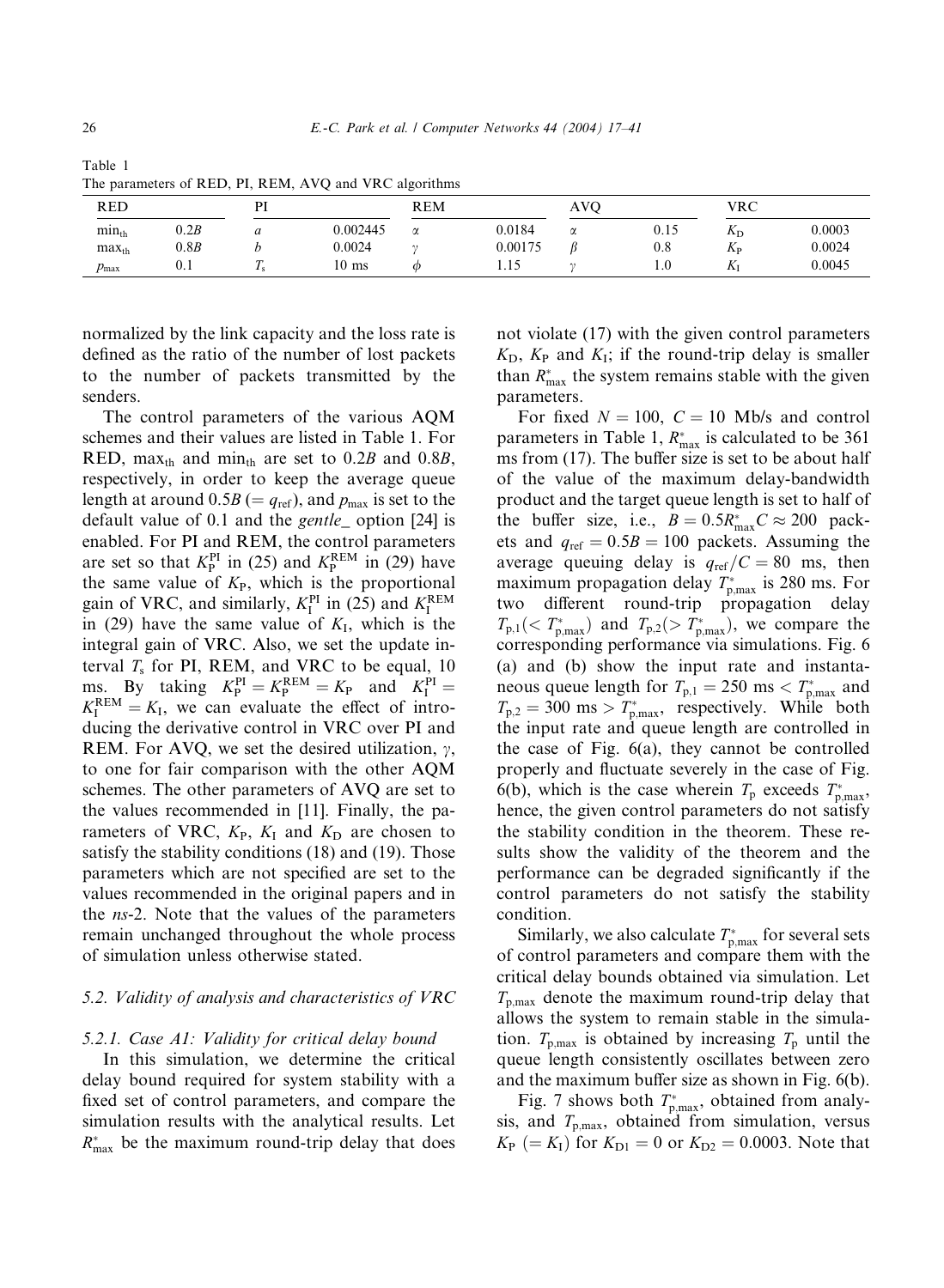

Fig. 6. Comparison of input rate and queue length with different round-trip propagation delay  $T_{p,1}$  ( $\lt T_{p,\text{max}}$ ) and  $T_{p,2}$  ( $\gt T_{p,\text{max}}$ ) (Case A1): (a)  $T_{p,1} = 250 \text{ ms } ( $T_{p,\text{max}}^*$ ), (b)  $T_{p,2} = 300 \text{ ms } ( $T_{p,\text{max}}^*$ ).$$ 



Fig. 7. Maximum propagation delay  $T_{p,\text{max}}^*$  (obtained from analysis) and  $T_{p,\text{max}}$  (obtained from simulation) with respect to several sets of  $K_{\rm P} = K_{\rm I}$  and two constant  $K_{\rm D}$ s,  $K_{\rm D1} = 0$  and  $K_{D2} = 0.0003$  (Case A1).

the cases with  $K_{D1} = 0$  and  $K_{D2} = 0.0003$  correspond to the PI controller and the VRC algorithm, respectively. Here, for the sake of convenience, we set  $K_{\rm P} = K_{\rm I}$ . Both  $T_{\rm p,max}^*$  and  $T_{\rm p,max}$  for other sets of  $K_{\rm P}$  and  $K_{\rm I}$  also show a similar trend. As shown in Fig. 7, both  $T_{p,\text{max}}^*$  and  $T_{p,\text{max}}$  show the similar trends and the difference between them is little, which shows the validity of the analysis in Section 3. When  $K_P (= K_I)$  is small, the maximum delay bound of  $T_p$  with  $K_{D1}$  is much smaller than that of  $T_p$  with  $K_{D2}$ . As  $K_P (= K_I)$  increases, the difference between the two delay bounds decreases. Comparing  $T_{p,\text{max}}$  with  $K_{D1}$  and  $T_{p,\text{max}}$  with  $K_{D2}$ , we can

confirm that VRC is effective even for the range of long round-trip delay where the PI controller fails to make the system stable. Fig. 7 also shows that the maximum delay bound exponentially decreases as  $K_{\rm P}$  and  $K_{\rm I}$  increase, whereas it increases as  $K_{\rm D}$ increases. Conversely, by reducing the values of  $K_{\rm P}$ and  $K_I$ , or by increasing the value of  $K_D$ , we can guarantee system stability for a longer round-trip delay. This result agrees with the classical control theory in that, for the PID control, decreasing the proportional gain  $(K_P)$  and the integral gain  $(K_I)$  or increasing the derivative gain  $(K<sub>D</sub>)$  tends to improve the stability.

# 5.2.2. Case A2: Validity of parametric region for system stability

In the pervious simulations, we focused on the critical delay bound with fixed control parameters  $K_D$ ,  $K_P$ , and  $K_I$ . Conversely, in this simulation, we evaluate the stability region of the control parameters, with fixed sets of system parameters, such as R, N, and C. For fixed  $N = 100$ ,  $C = 10$ Mb/s and two different values of  $R = 0.2$  and 0.3 s, we plot the boundaries of  $K_{\rm P}$  and  $K_{\rm I}$  that satisfy (18) and (19) in Fig. 8. Compared to Fig. 4, which shows the boundaries of  $K_{\rm P}$  and  $K_{\rm I}$  for different values of  $K<sub>D</sub>$ , Fig. 8 shows the boundaries for different values of R. Here, we set  $K_D = 0.0003$  to simplify the simulation. Also, via simulation, we measure several sets of boundaries of  $K_{\rm P}$  and  $K_{\rm I}$  for the corresponding  $R$ 's and plot them together with our analysis results in Fig. 8. Here, the set of  $K_{\rm P}$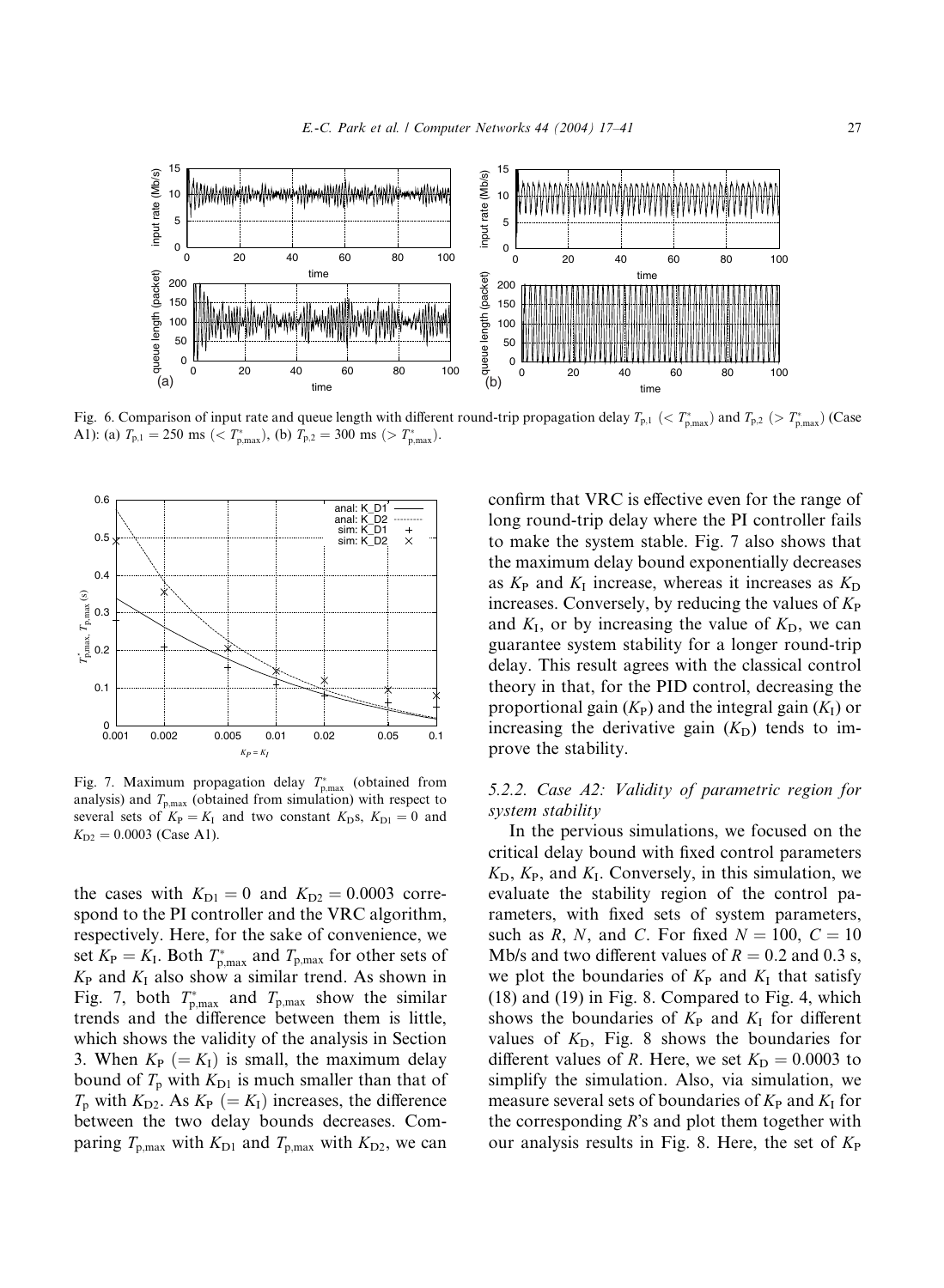

Fig. 8.  $K_{\rm P}$  and  $K_{\rm I}$  regions required for system stability with fixed  $K_D$  and two different RTTs: for each R, the region above the curve is unstable and the one below is stable (Case A2).

and  $K_I$  is obtained by increasing  $K_I$  at fixed  $K_P$ until the queue length consistently oscillates between zero and the maximum buffer size.

As shown in Fig. 8, the stability region of the control parameters rapidly contracts as the delay increases (compare the cases of  $R = 0.2$  and 0.3 s). Some differences in the stability regions are observed between the results of analysis and simulation, which may be attributed to the linearization and approximation of the delay. However, the relationship between  $K_{P}$  and  $K_{I}$  as determined by the simulation is similar to the relationship predicted by the analysis. Thus, the conditions (18) and (19) in the corollary can be used as an effective guideline for setting parameter values.

5.2.3. Case A3: Effect of target queue length

In this simulation, we investigate the characteristics of VRC focusing on the effect of target queue length on performance indices, such as delay and utilization. If we set  $q_{ref}$  to be small, the queue length will be maintained around this small value of  $q_{\text{ref}}$ . Hence we can intuitively expect that the queuing delay would be small, however, this small target length leads to the possibility of underutilization occurring, since a small value of  $q_{ref}$ increases the possibility of the queue being empty. On the other hand, a large value of  $q_{\text{ref}}$  can result in high utilization, with a longer queuing delay. Thus, there is a trade-off between small queuing delay and high utilization.

Both the ideal average RTT's and the actual average RTT's are plotted in Fig.  $9(a)$ . The ideal average RTT,  $\overline{R^*}$ , is the sum of average end-to-end propagation delay  $\overline{T_{p}}$  and average queuing delay, i.e.,  $\overline{R^*} = \overline{T_p} + q_{ref}/C = 100 + 0.8q_{ref}$  ms. On the other hand, the actual average RTT,  $\overline{R}$ , is obtained from the simulation using the time-stamp information of TCP packet. Fig. 9(a) shows that measured RTT's are very close to their ideal values, and it indicates that  $\overline{R}$  has nearly linear relationship with  $q_{\text{ref}}$ . The contribution of change in the target queue length,  $\Delta q_{\text{ref}}$ , to the round-trip delay is almost the same as  $\Delta q_{\text{ref}}/C$ . These results show that the queuing delay and/or round-trip delay can be satisfactorily controlled by adjusting the value of  $q_{\text{ref}}$ .

Next, we observe the effect of  $q_{\text{ref}}$  on utilization. From Fig. 9(b), we can see that the utilization is



Fig. 9. Average RTT and utilization for various values of  $q_{ref}$  (Case A3): (a) average RTT versus  $q_{ref}$ , (b) utilization versus  $q_{ref}$ .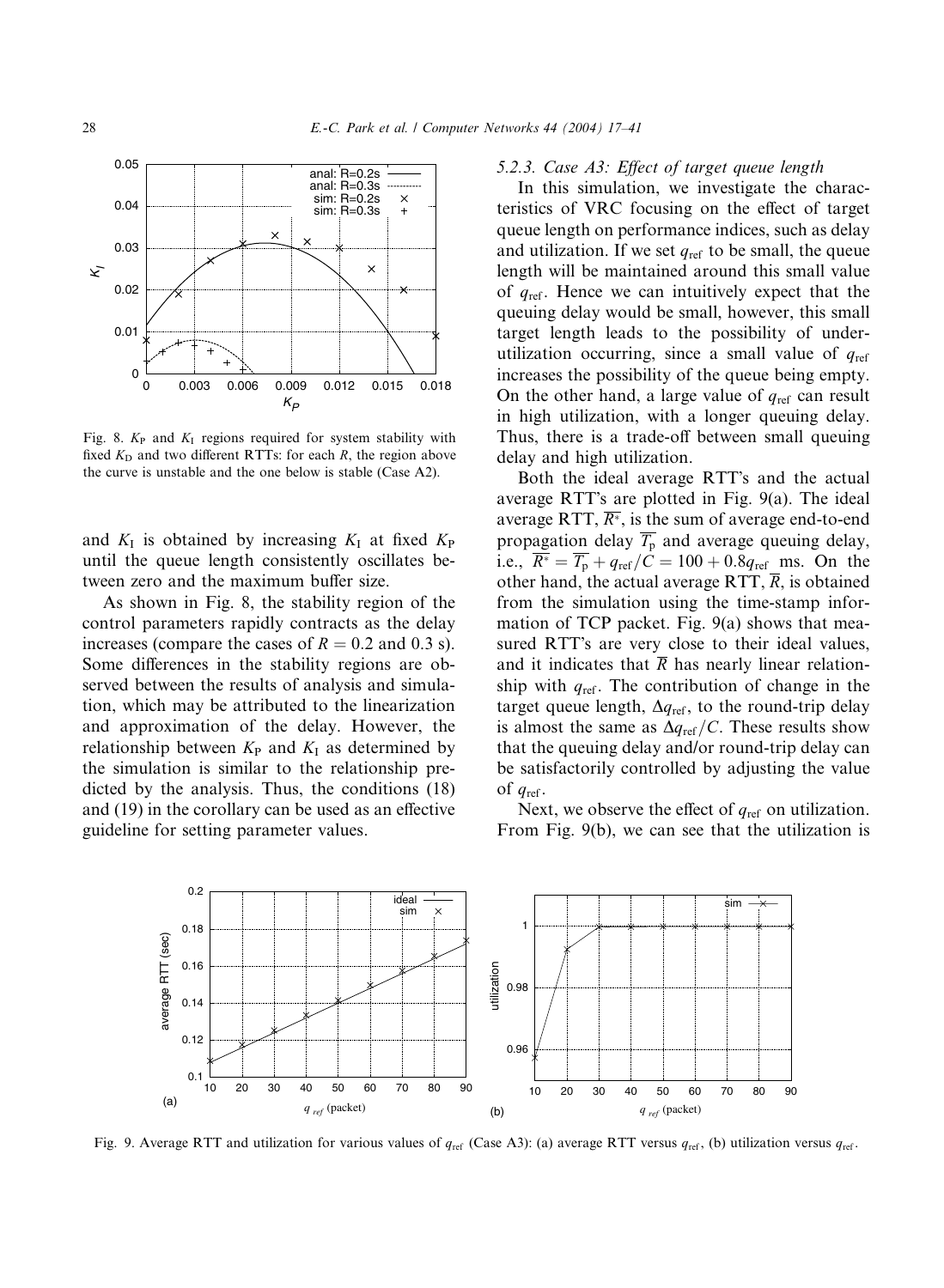degraded when the value of  $q_{ref}$  is small, however, if  $q_{\text{ref}}$  is bigger than a certain value (i.e., 30 packets in this simulation), the utilization is almost one and varies very little. Thus, if we prefer short delay (high utilization),  $q_{ref}$  should be decreased (increased).

# 5.3. Transient behavior for dynamic traffic

# 5.3.1. Case B1: When TCP connections are abruptly established and dropped

We perform a simulation using a dynamic traffic scenario. Initially at  $t = 0$  s, 50 TCP connections are established and then a half connections among them are dropped abruptly at  $t = 50$  s. At  $t = 100$  s, another 50 TCP connections are established.

Fig. 10 shows the corresponding queue lengths for the drop-tail, RED, PI, REM, AVQ, and VRC schemes. Since the drop-tail policy does not control queue length actively, the queue length is kept close to the buffer size and oscillates severely. Therefore, the drop-tail queue results in a long queuing delay and high jitter in the queuing delay, compared to those of the other algorithms. In the case of RED, the queue length depends on the traffic load; when the traffic load is light, the queue length is small, and when it becomes heavy, the queue length increase accordingly. However the queue length of the REM and VRC schemes are relatively constant, remaining close to the value of  $q_{\text{ref}}$  regardless of the traffic load. Although the average queue length of REM is close to  $q_{\text{ref}}$ , the queue length fluctuates more than that of VRC. Observing Fig. 10(d), especially at  $t = 50$  s and  $t = 100$  s when there are abrupt changes in the traffic load, we can see that the queue length of the REM scheme takes longer to settle down compared to VRC, i.e., the transient response of REM is slower than that VRC. As shown in Fig. 10(e), the queue length of AVQ does not change much when the traffic load decreases abruptly at  $t = 50$  s, however, it is significantly affected by a sudden increase in traffic load at  $t = 100$  s. On the other hand, the queue length of VRC remains near to the value of  $q_{ref}$ , even during the abrupt traffic changes, because the derivative control of VRC is able to compensate for the rate variation even before the variation affects the queue length.

5.3.2. Case B2: When TCP connections are randomly established and dropped

We consider another dynamic traffic scenario, i.e., when TCP connections are randomly established and dropped. There are initially 50 TCP connections that are persistent, and additional 50 connections are randomly established between  $t = 0$  s and  $t = 50$  s and randomly terminated between  $t = 50$  s and  $t = 100$  s.

The characteristics of the queue length in this simulation are similar to those of the previous simulation. We observe the performance indices of each AQM scheme and summarize them in Table 2. The level of utilization of all the AQM schemes is acceptable. Although the drop-tail queue provides almost full link utilization, its loss rate is particularly high. The reason is that the TCP senders reduce their sending rate only after detecting packet losses due to buffer-overflow. From a control-theoretic viewpoint, the drop-tail policy can be considered as bang–bang control. We exclude the drop-tail policy, hereafter, when comparing the performance of various AQM schemes, because it does not control the queue length actively. In the case of RED, the loss rate is high, because of its high average queue length, which causes the dropping probability to be high, and leads to the possibility of buffer-overflow. Compared with the other AQM schemes, VRC shows the smallest STD of queue length, the highest utilization, and the smallest loss rate. These results show that when the traffic load changes dynamically, the transient response of the VRC algorithm outperforms other AQM algorithms, and the queue length of VRC converges fast to the desired length, while maintaining a satisfactory utilization and loss rate.

#### 5.4. Robustness to variations in system parameters

#### 5.4.1. Case C1: Number of connections

We examine the network performance for different numbers of active connections, N. Since it is difficult to estimate  $N$  in a real environment, it is important that the AQM scheme not be sensitive to variations in the value of  $N$ . Here, we repeat the simulation with different values of  $N$  ranging from 10 to 500.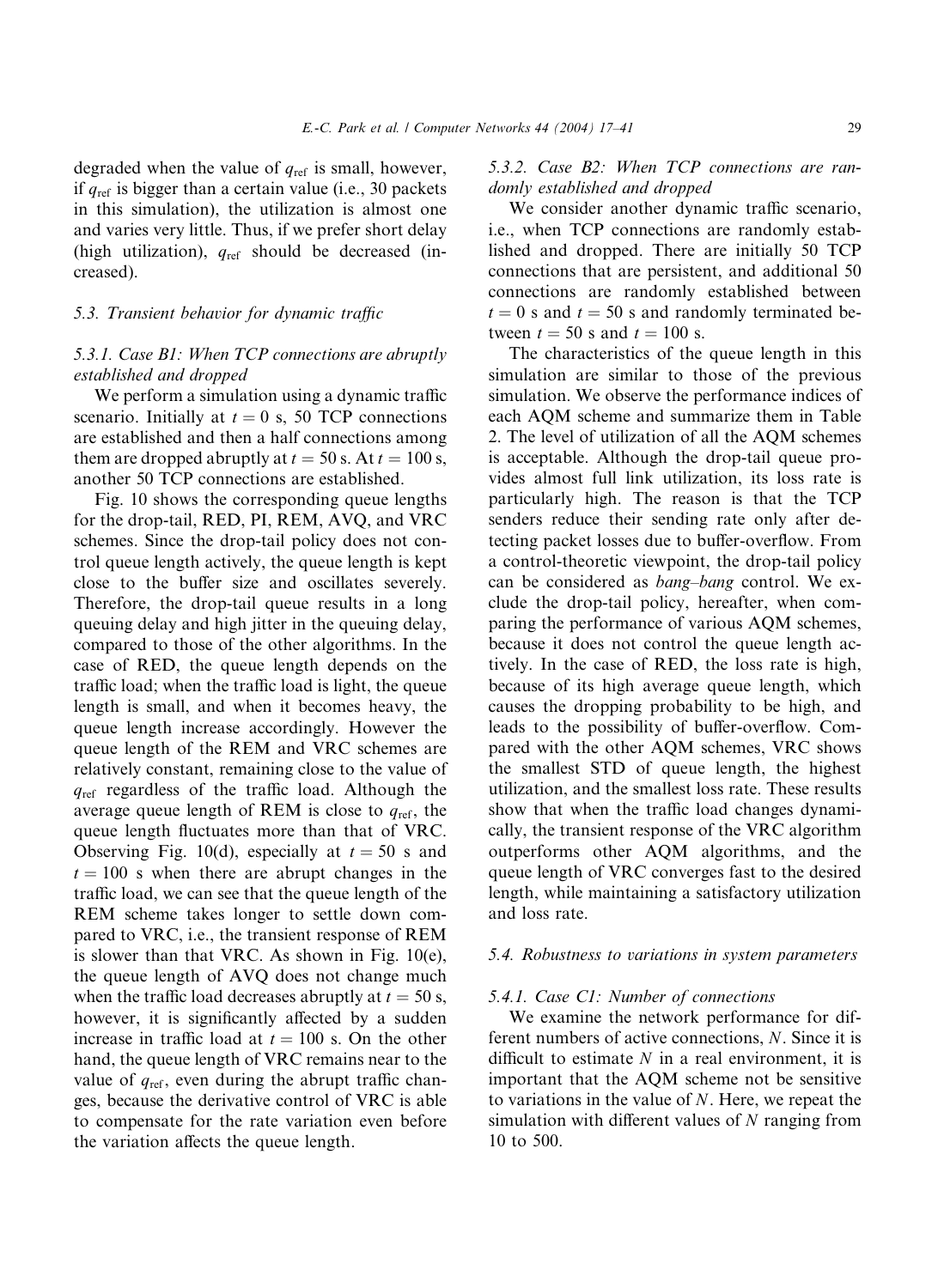

Fig. 10. Queue length of various AQM schemes when TCP connections are abruptly established and dropped (Case B1): (a) drop tail, (b) RED, (c) PI, (d) REM, (e) AVQ and (f) VRC.

| Table 2                                                                                                           |  |
|-------------------------------------------------------------------------------------------------------------------|--|
| Performance comparison of various AQM schemes when TCP connections are randomly established and dropped (Case B2) |  |

| Criterion            | Drop-tail | <b>RED</b> | PI    | REM   | AVO   | VRC   |  |
|----------------------|-----------|------------|-------|-------|-------|-------|--|
| Average queue length | 84.06     | 71.09      | 49.75 | 50.00 | 49.61 | 49.83 |  |
| STD of queue length  | 14.83     | 15.81      | 13.50 | 15.88 | 29.78 | 11.57 |  |
| Utilization $(\%)$   | 99.70     | 99.61      | 99.79 | 99.52 | 99.03 | 99.80 |  |
| Loss rate $(\% )$    | 5.516     | 2.387      | 0.085 | 0.139 | 0.326 | 0.049 |  |

As shown in Fig. 11(a), in the case of RED and AVQ, the average queue length is sensitive to changes in the value of N. However, in the case of REM and VRC, the average queue length does not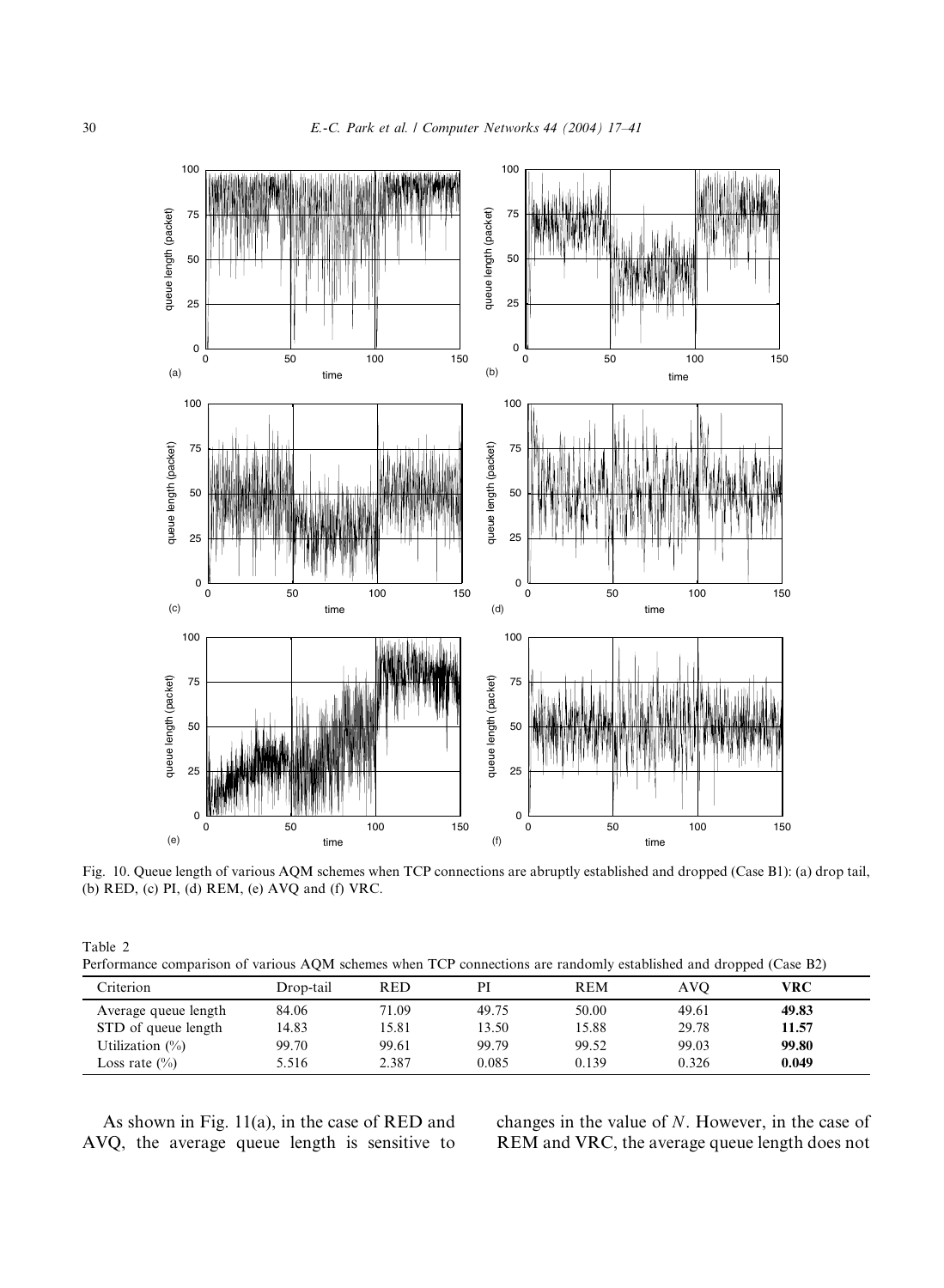

Fig. 11. Performance comparison of several AQM schemes for various numbers of TCP connections (Case C1): (a) average queue length, (b) STD of queue length, (c) utilization, (d) loss rate.

vary much from the target length regardless of the value of N, especially in the case of the VRC scheme. When  $N$  is less than 50, the PI algorithm is not able to regulate the queue length properly. In the case of RED, the average queue length increases as N increases, which confirms the loaddependent property of RED. The average queue length of AVQ varies irregularly with N, because AVQ does not control the queue length directly. Fig. 11(b) shows that the STD of queue length of VRC is relatively small compared to those of other algorithms.

Next, the throughput and loss rate are investigated. As shown in Fig. 11(c), the link utilization of VRC outperforms those of the other algorithms and remains relatively constant, whereas those of the other algorithms depend on the number of connections. The packet loss rates of all of the AQM schemes are satisfactory except for RED. As N increases, the loss rate of RED becomes substantially higher than those of the other algorithms, because the increased queue length of RED, due to heavy traffic load, results in buffer overflow. These simulation results verify that VRC has a consistent queuing delay, high utilization and a small loss rate for wide range of the traffic load.

# 5.4.2. Case C2: Round-trip propagation delay

Similarly, we investigate the impact of roundtrip propagation delay  $T_p$  on the network performance indices. We set the average  $T_p$  to be in the range of 10–500 ms. For each  $T_p$ , we set the propagation delay to be distributed between  $0.5T_{\text{p}}$ and  $1.5T_p$ . Here, N and C are set to 100 and 10 Mb/s, respectively.

Fig. 12(a) shows that in the case of VRC the average queue length is scarcely affected by  $T_p$ , while in the case of RED, PI, and REM its value decreases as  $T<sub>p</sub>$  increases. In most cases, VRC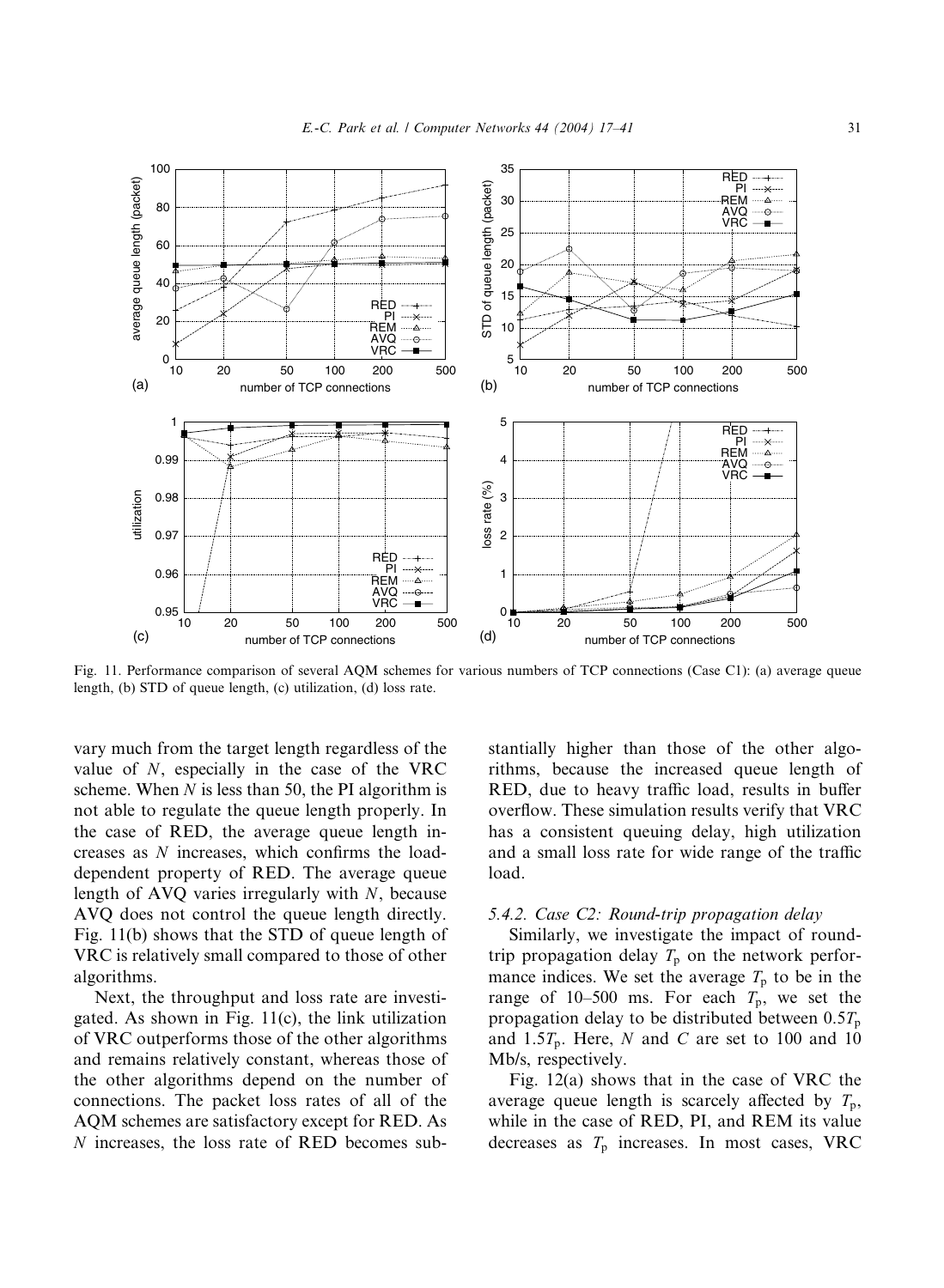

Fig. 12. Performance comparison of several AQM schemes for various round-trip propagation delays (Case C2): (a) average queue length, (b) STD of queue length, (c) utilization, (d) loss rate.

shows promising queue regulation performance with high utilization and small loss rate. We can investigate the stability of AQM schemes with respect to  $T_p$  by means of Fig. 12. When  $T_p$  is greater than about 200 ms, PI starts to fail to regulate the queue length at around  $q_{ref}$ , at which point the STD increases significantly and the utilization decreases abruptly. However, Fig. 12 (a) and (c) show that VRC regulates the queue length and maintains relatively high utilization, even for  $T_p$ values for which the utilization of the other AQM schemes deteriorates significantly. Thus, we can conclude that VRC is more robust with respect to long delay values than the other AQM schemes.

From our analysis, we can actually calculate the critical round-trip delay  $R_{\text{max}}^*$  for PI and VRC, which guarantees the stability of system, Furthermore,  $R_{\text{max}}^*$  for AVQ can be calculated from Theorem 4.1 in [11]. The results are as follows:

- $R_{\text{max}}^* = 0.216$ s for AVQ with  $\alpha = 0.15$ ,  $\gamma = 1.0$ ,  $R_{\text{max}}^* = 0.286$ s for PI with  $K_P^{\text{PI}} = 0.0024, K_I^{\text{PI}} = 0$ 0:0045,
- $R_{\text{max}}^* = 0.361$ s for VRC with  $K_P = 0.0024, K_I =$ 0.0045,  $K_D = 0.0003$ .

Note that these results are represented in terms of the round-trip delay,  $R$ , while the results in Fig. 12 are represented in terms of the propagation delay,  $T_p$ . If we take into account the queuing delay, i.e.,  $T_p = R - q/C$ , these results match those in Fig. 12. Recall that the proportional and integral gains of PI and VRC are both the same, i.e.,  $K_{\rm P}^{\rm PI} = K_{\rm P}$  and  $K_{\rm I}^{\rm PI} = K_{\rm I}$ , consequently, the addition of the derivative term in VRC enables the stability region to be expanded over a wider range of round-trip delay. This result also coincides with the fact that the critical delay bound can be increased with higher derivative gain  $K<sub>D</sub>$  (compare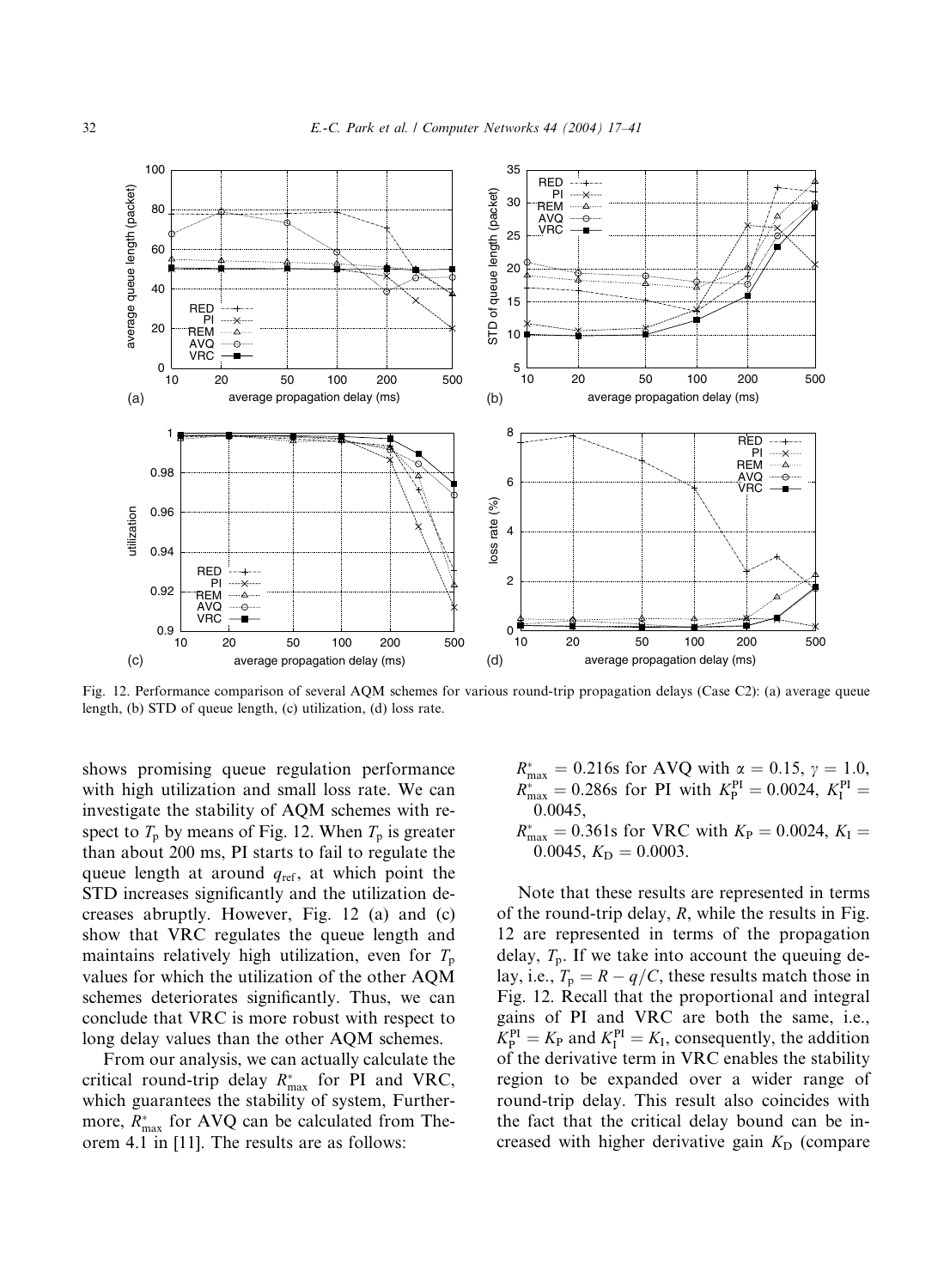the two cases of  $K_{D1} = 0$  and  $K_{D2} = 0.0003$  in Fig. 7). We also expect that the performance degradation due to long delay can be improved by using smaller values of  $K_P$  and  $K_I$ , as shown in Fig. 7.

# 5.4.3. Case C3: Bottleneck link capacity

To study the effect of bottleneck link capacity C, we set C to be in the range of  $1-100$  Mb/s. Here, N and  $T_p$  are set to 100, [50–150] ms, respectively. Fig. 13 shows and compares the performance indices of the various AQM schemes in relation to changes in the value of C. The effect of increasing the value of  $C$  on the performance index is similar to that produced by increasing the value of  $T_p$ (Compare Figs. 12 and 13). These trends can be explained by the fact that, the system tends to become unstable as  $T_p$  and C increase, as already stated in Section 3. The VRC scheme maintains the average queue length close to the value of  $q_{ref}$  and keeps the level of utilization high in comparison to the other schemes. However, the STD and utilization of all of the AQM schemes become degraded when C exceeds 20 Mb/s.

# 5.4.4. Case C4: Buffer size

In addition to the system parameters such as  $N$ ,  $T_p$ , and C, we analyze the effect of buffer size on the performance of the AQM scheme. Note that the limit of the buffer size was ignored when analyzing the steady-state behavior of VRC in Section 3. We repeat the simulation with different values of the buffer size  $B$  ranging from 20 packets to 1000 packets. Here,  $N$ ,  $T_p$ , and C are set to 100, [50–150] ms, and 10 Mb/s, respectively.

Fig. 14 compares the performance indices when the buffer size has different values. Fig. 14(a) and (b) represent the average and the STD of queue length normalized to buffer size, respectively, i.e.,



Fig. 13. Performance comparison of several AQM schemes for various bottleneck link capacities (Case C3): (a) average queue length, (b) STD of queue length, (c) utilization, (d) loss rate.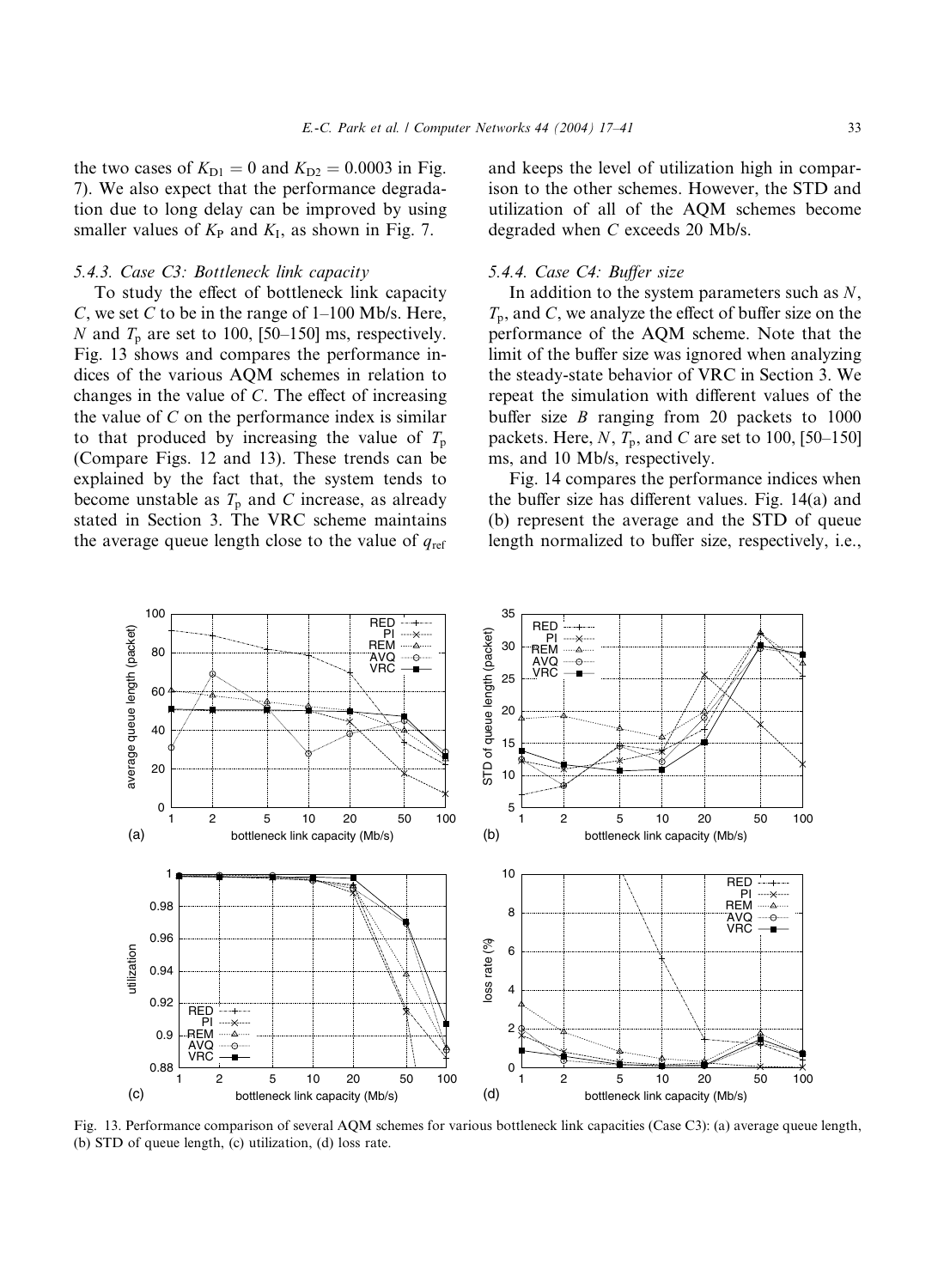

Fig. 14. Performance comparison of several AQM schemes for various buffer sizes (Case C4): (a) average queue length, (b) STD of queue length, (c) utilization, (d) loss rate.

 $E[q(t)]/B$ , STD $[q(t)]/B$ . As we can expect, when B has small value, the performance is degraded; the link utilization decreases and the loss rate increases because the small buffer size results in high probability of buffer-overflow and does not effectively alleviate bursty traffic of TCP. In spite of small buffer size, VRC outperforms the other algorithms for regulation of queue length. Also, in the case of VRC, the utilization is higher and the loss rate is lower than those of other AQM schemes in almost all the cases. RED provides high utilization but has high loss rate when the buffer size is small. As shown in Fig. 14, once the buffer size is larger than a certain values, 50 packets in this simulation, the effect of buffer size is not significant and the utilization is acceptable in all AQM's.

## 5.4.5. Discussion on the robustness of VRC

If we compare Figs. 11–13, we can see that in the case of RED and AVQ the average queue length depends on the system parameters,  $N$ ,  $T_p$ , and  $C$ , while in the case of PI, REM, and VRC its value is kept close to the target queue length. Also, any change in  $T_p$  or C affects the STD of queue length and utilization more than a change in N. In almost all the cases, the queue length of VRC is tightly regulated to the target length and the utilization of VRC is higher than those of the other schemes.

Furthermore, the simulation results in this subsection show that the performance of VRC is less affected by the system parameters than the other AQM schemes. Thus, VRC can be expected to work well even when the system parameters vary or when it is difficult to estimate them. To design and implement VRC, i.e., to choose appropriate control parameters satisfying the stability conditions, it is necessary to know the values of  $N$ , R, and C. While the link capacity C is generally known to the network operator and the average round-trip delay  $R$  can be roughly estimated, the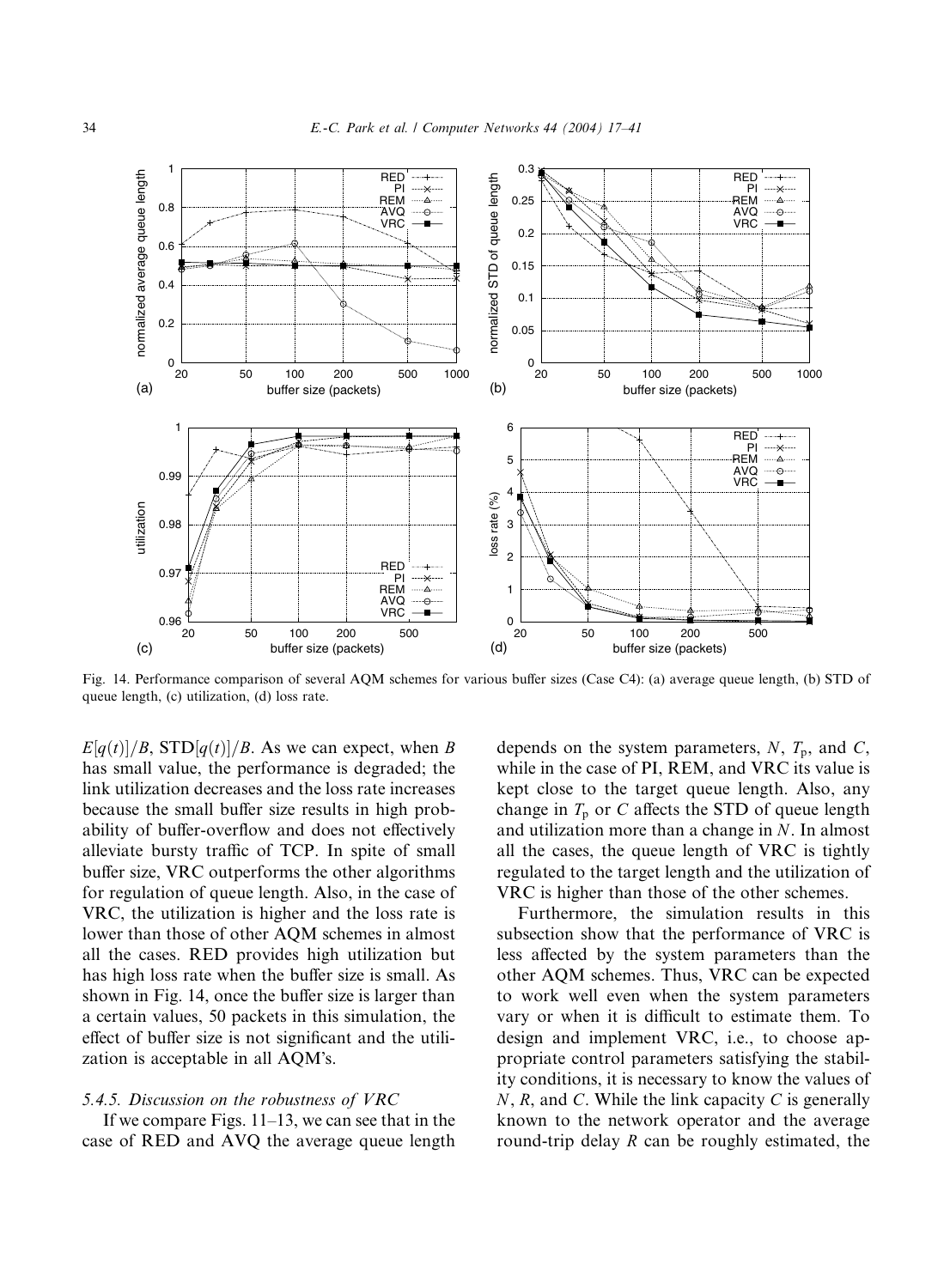number of active connections, N, is somewhat harder to estimate. However, this is less of a problem in the case of VRC, because VRC is almost immune to changes in the system parameters. Recall that the control parameters of VRC, which are selected based on the stability condition in the corollary with  $N = 100$ ,  $R = 0.1$  s, and  $C = 10$  Mb/s, are not changed during the course of the simulations. The simulation results in this subsection show that VRC can work for wide range of system parameters, i.e.,  $N = 10-500$ ,  $T_p = 10-300$  ms, and  $C = 1-20$  Mb/s. Furthermore, the analysis and simulation results show that the increase in the value of N does not lead to a deterioration in the performance of the system, while the increase in the values of  $R$  and  $C$  tends to worsen the system stability. Therefore, if we design VRC with a roughly estimated or over-estimated round-trip delay,  $R_0$ , and link capacity,  $C_0$ , and under-estimated  $N_0$ , the system would remain stable for  $R < R_0, C < C_0$ , and  $N > N_0$ , as stated in Section 3. Consequently, in practice, we expect VRC to work for a wide range of system parameters.

#### 5.5. Using more realistic scenarios

5.5.1. Case D1: When the access links are heterogeneous

So far, we have investigated the performance of VRC for homogeneous links, i.e., all the links, with the exception of the bottleneck link, have the

same propagation delay and link capacity. Here, we observe the performance of VRC for heterogeneous links, i.e., with different propagation delay or link capacity. In this simulation, pairs of TCP senders and receivers are grouped into four different subnets, with each subnet consisting of  $N_s$ pairs of TCP senders and receivers. Let us define  $C_s$  and  $T_{p,s}$  as the capacity and propagation delay of the access link, respectively. The access link indicates the link between the TCP sender and the ingress router (router 1 in Fig. 5) and the link between the TCP receiver and the egress router (router 2 in Fig. 5).

We set the values of  $N_s$ ,  $C_s$ ,  $T_{p,s}$  as well as the protocol of TCP in each subnet differently. The configuration of each subnet is summarized in Table 3. Hereafter, we use this configuration of subnet in the remaining simulations.

We compare the performance of VRC when the access links are heterogeneous and the different transport protocols are used and when the links are homogeneous and the same protocol is used. In the homogeneous case, we set  $C_s$  and  $T_{p,s}$  for all subnets to have same values, 50 Mb/s and [11–19] ms, respectively. Note that the average capacities and the average propagation delays for the homogeneous case and the heterogeneous case are nearly the same.

Table 4 summarizes and compares the performance of VRC. It shows that the performance indices observed when the links are heterogeneous

Table 3

Configuration of subnet for more realistic scenarios: each subnet has different values of  $N_s$ ,  $C_s$ , and  $T_{ps}$  and different transport protocol

| ~                                                 | .           |
|---------------------------------------------------|-------------|
| Subnet<br>$T_{\rm p,s}$ (ms)<br>$N_{\rm e}$<br>◡◦ | Protocol    |
| 100 BaseT $(100$ Mb/s)<br>$[5 - 8]$               | TCP/Reno    |
| 20<br>10 BaseT $(10$ Mb/s)<br>$[14 - 25]$         | TCP/NewReno |
| $T3(45 \text{ Mb/s})$<br>$[11 - 16]$<br>25        | TCP/Tahoe   |
| $T1$ (1.54 Mb/s)<br>20<br>$[21 - 34]$             | TCP/Reno    |

Table 4

Performance comparison of VRC for the homogeneous case and heterogeneous case (Case D1)

| Criterion            | Hetero. | Homo. (Tahoe) | Homo. (Reno) | Homo. (NewReno) |
|----------------------|---------|---------------|--------------|-----------------|
| Average queue length | 50.46   | 50.43         | 50.43        | 50.42           |
| STD of queue length  | 10.84   | 10.67         | 10.72        | 10.50           |
| Uilization $(\%)$    | 99.94   | 99.92         | 99.92        | 99.92           |
| Loss rate $(\%)$     | 0.104   | 0.085         | 0.083        | 0.094           |
|                      |         |               |              |                 |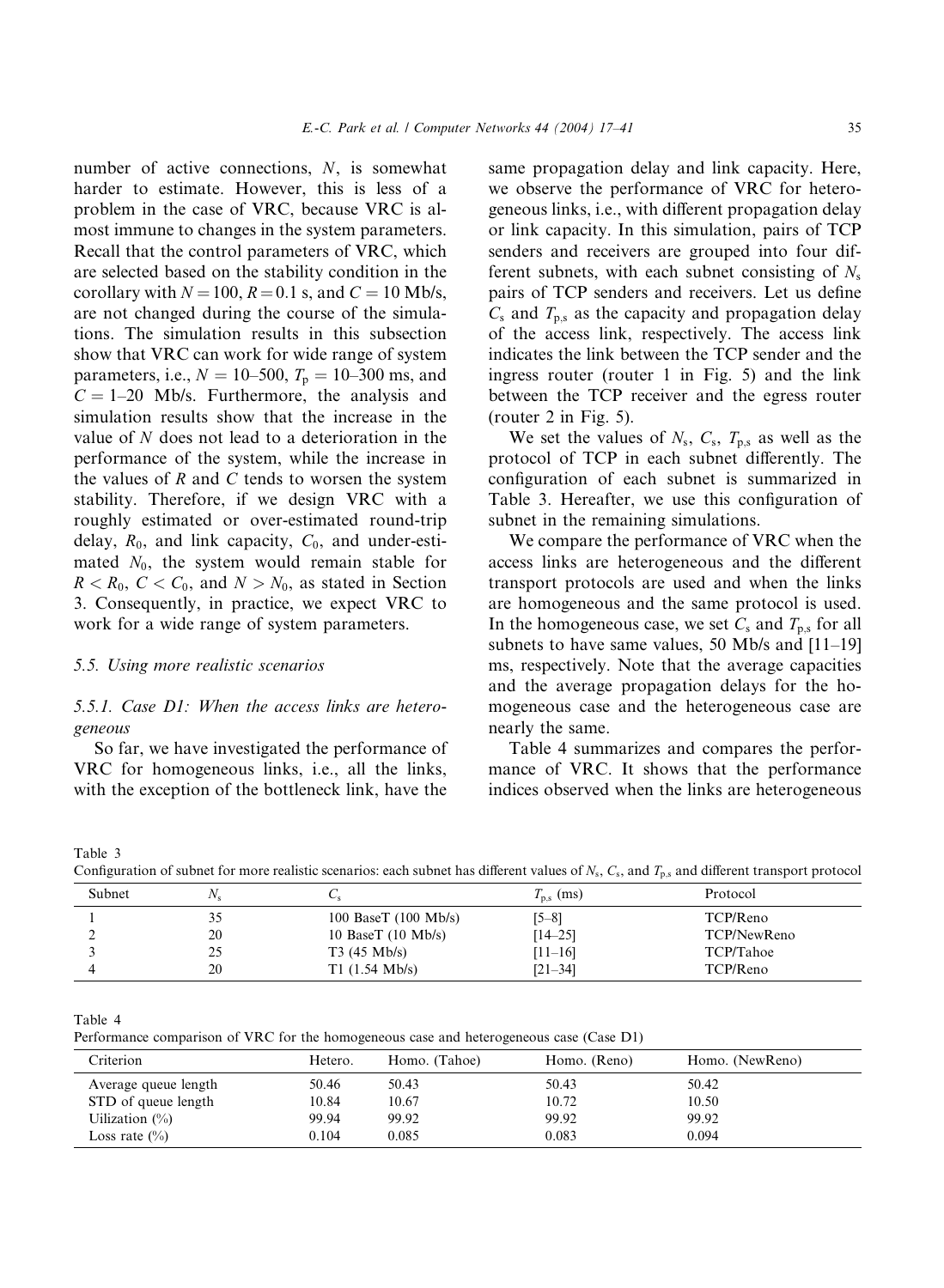are almost the same as those obtained when the links are homogeneous. It also shows that the difference between the performance indices with different protocol are negligible. These results show that the VRC algorithm is effective for heterogeneous links as well as for homogeneous links and that the performance of VRC is little affected by the transport protocol.

# 5.5.2. Case D2: When web-like short-flows and UDP flows exist

Until now, we have tested the performance of VRC with persistent long-lived TCP flows. In this simulation, we investigate the effect of web-like short-lived flows and unresponsive UDP flows when they coexist with long-lived TCP flows. We generate web-like mice traffic using on/off traffic, whose burst time and idle time are taken from the Pareto distributions [25]. Both the average burst

time and idle time are set to 1 s. During the on periods, packets are generated at a constant burst rate (e.g., 128 Kb/s), whereas no packets are generated during the off periods. We vary the number of web-like short-flows from 0 to 100. Here, we set the bottleneck link capacity to T3 rate (45 Mb/s). The maximum rate generated by these short-flows is 12.5 Mb/s representing up to about 28% of the bottleneck link capacity. We also generate greedy and unresponsive constant bit rate (CBR) traffic to test the effect of UDP traffic. We set the portion of UDP traffic load to 10 percent of the bottleneck link capacity. From a control-theoretic viewpoint, we can consider these web-like short flows and UDP flows as disturbance or noise.

Fig. 15 shows the performances of various AQM schemes when long-lived flows and web-like short-flows coexist. Fig. 15(a) and (c) show promising queue regulation performance and high



Fig. 15. Performance comparison of several AQM schemes when web-like short-flows exist (Case D2): (a) average queue length, (b) STD of queue length, (c) utilization, (d) loss rate.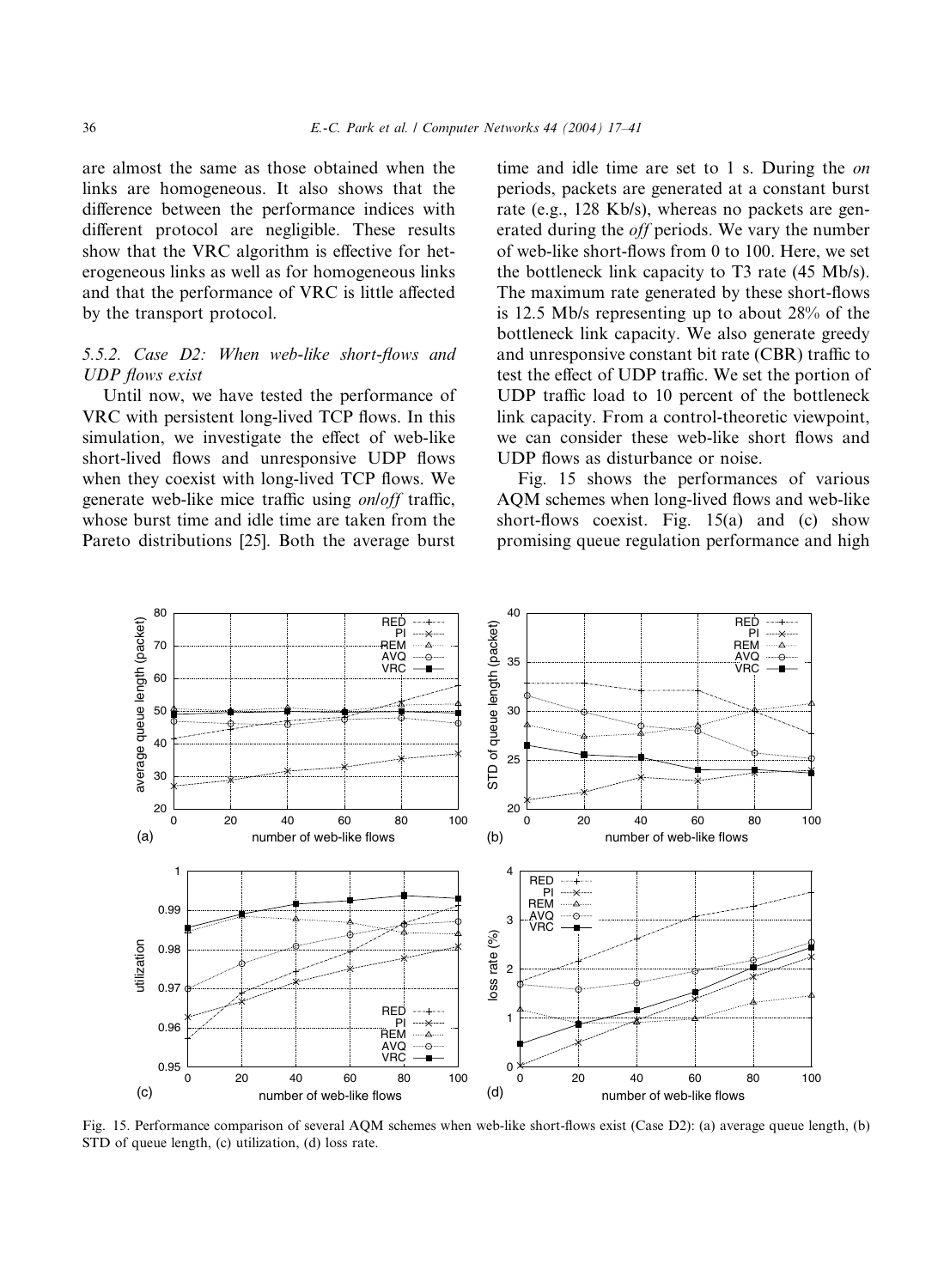| Terrorinance comparison or various AQIM schemes when ODT hows cocaist with TCT hows (Case D2) |             |             |             |             |             |  |
|-----------------------------------------------------------------------------------------------|-------------|-------------|-------------|-------------|-------------|--|
| Criterion                                                                                     | <b>RED</b>  | PI          | <b>REM</b>  | AVO         | VRC         |  |
| Average queue length                                                                          | 41.70/42.59 | 27.06/29.88 | 50.75/49.02 | 46.93/48.37 | 49.06/49.47 |  |
| STD of queue length                                                                           | 32.86/34.07 | 20.94/23.08 | 28.60/32.65 | 31.60/33.84 | 26.52/27.85 |  |
| Utilization $(\%)$                                                                            | 95.72/94.85 | 96.27/96.15 | 98.46/96.91 | 97.66/96.82 | 98.56/98.01 |  |
| Loss rate $(\% )$                                                                             | 1.748/2.374 | 0.031/0.754 | 1.171/2.054 | 1.688/1.832 | 0.471/0.797 |  |

Table 5  $AOM$  schemes when  $IIDP$  flows coexist with TCP flows  $(Case D2)$ 

(without UDP/with UDP).

utilization of VRC, regardless of the web-like mice traffic load. However, as the web-like traffic load increases, the packet loss rates of all the AQM schemes increase.

On the other hand, the effect of UDP flows on the performance indices can be investigated using Table 5. The average queue lengths and the STD's of all the AQM schemes are little affected by the introduction of the UDP flows. For all AQM schemes, the utilization is slightly reduced and the loss rate is slightly increased. In spite of the existence of UDP flows, VRC still maintains good regulation performance and outperforms the other schemes for utilization.

# 5.5.3. Case D3: Multiple bottleneck topology

We extend the simple single bottleneck topology to a multiple bottleneck topology, in order to create more realistic scenarios. This simulation uses a 5-level bottleneck topology as shown in Fig. 16. The capacity and propagation delay of each link between routers is set to T3 rate (45 Mb/s) and [5–10] ms, respectively, while the links between routers and cross-traffic senders/receivers have a capacity of 100 BaseT rate (100 Mb/s) and a propagation delay of  $[5-20]$  ms. There are N flows traversing all links and  $N_k$  flows traversing each individual link k. We set N to 100, and  $N_1$ ,  $N_2$ ,  $N_3$ ,  $N_4$ , and  $N_5$  to 50, 100, 150, 100, and 50, respectively. Link 3 is the most heavily congested link, and thereafter congestion becomes less heavy with each successive link.

We observe the performance indices at every link and plot them in Fig. 17. In the case of RED and PI, the average queue length varies according to the degree of congestion; as the link becomes more congested, the queue length increases accordingly, and vice versa. However, the queue lengths of VRC are kept close to the value of  $q_{ref}$ and STD's of VRC are relatively small, confirming excellent queue regulation performance of VRC, even in the case of a multiple congested link.

Fig. 17(c) shows that VRC maintains a outstanding high level of utilization in almost all the links, however, the utilization levels of the other AQM schemes deteriorate at the link 4 and the link 5, which are the links situated immediately after the most heavily congested link (link 3). As



Fig. 16. Multiple bottleneck topology.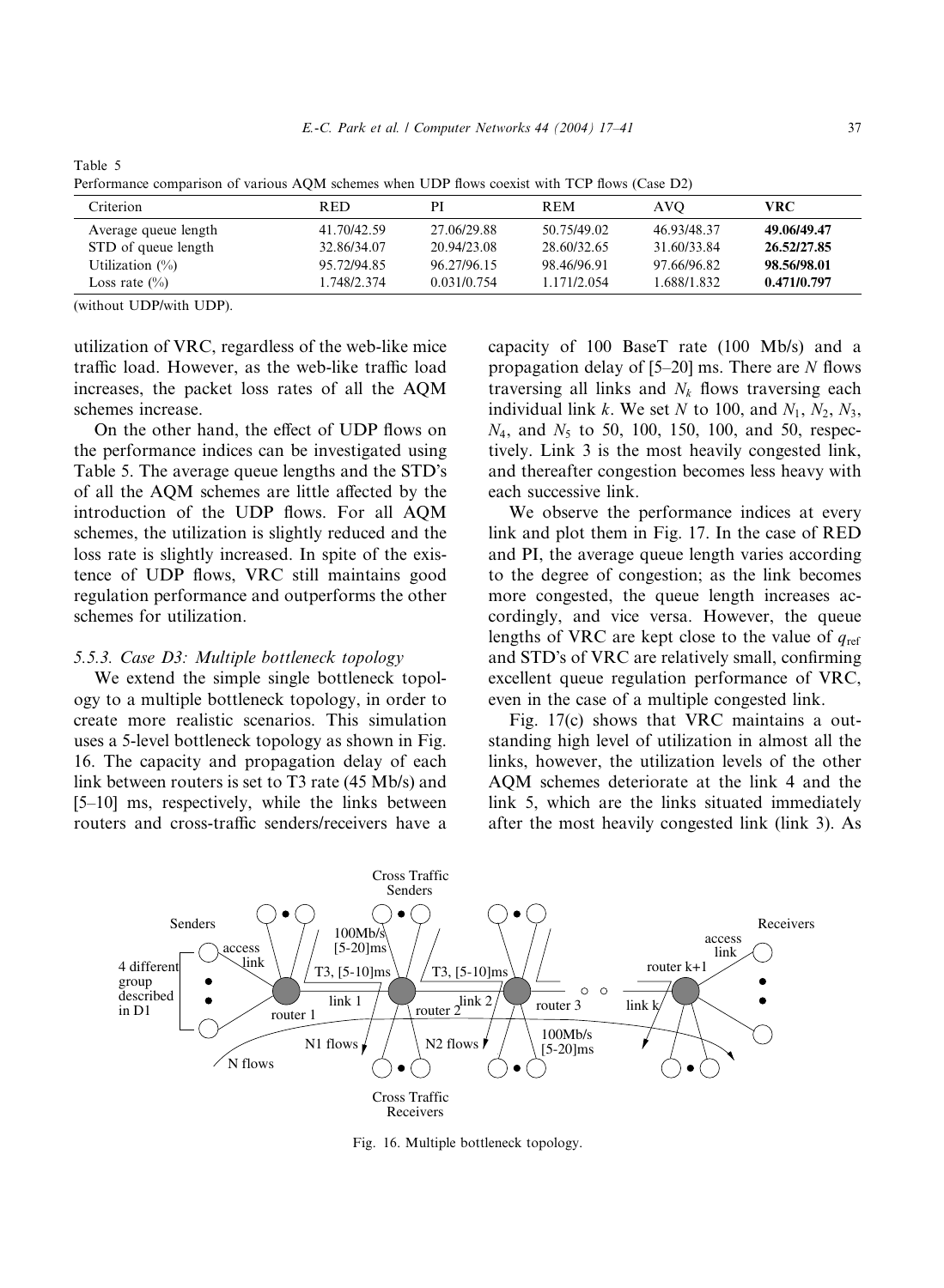

Fig. 17. The performance comparison of several AQM schemes under multiple bottleneck topology (Case D3): (a) average queue length, (b) STD of queue length, (c) utilization, (d) loss rate.

shown in Fig. 17(d), the packet loss rates of all of the AQM schemes are acceptable except for RED. As the link becomes more or less congested, the packet loss rate of RED also significantly increases or decreases, because of its load-dependent property.

We can see that the VRC algorithm is still effective in the case of a multiple congested link, with respect to queue regulation and utilization.

# 6. Conclusion

The stability of the VRC algorithm, which provides improved response to changing traffic load with high utilization and small loss rate, has been analyzed. It has been shown that the input rate converges to the target rate in the steady-state, with the simple assumption that the throughput of TCP decreases as the dropping probability increases. Using the linearized TCP model with time delay, we derived a sufficient and necessary condition for system stability in terms of the control parameters. For the purpose of providing practical design guideline for parameter setting, we also provided closed-form sufficient conditions for system stability. We validated our analysis via simulations and presented a comparative analysis of various AQM schemes, including RED, PI, REM, DRED, and AVQ.

The simulation results showed that VRC stabilizes the queue length at a value close to the target length with small variation, while maintaining high utilization and small loss rate in most of the cases. Through extensive and propound simulations, we also confirmed that (i) the transient response of VRC outperforms that of the other AQM schemes when the traffic load changes dynamically, (ii) the performance of VRC is almost immune to changes in the system parameters, such as the number of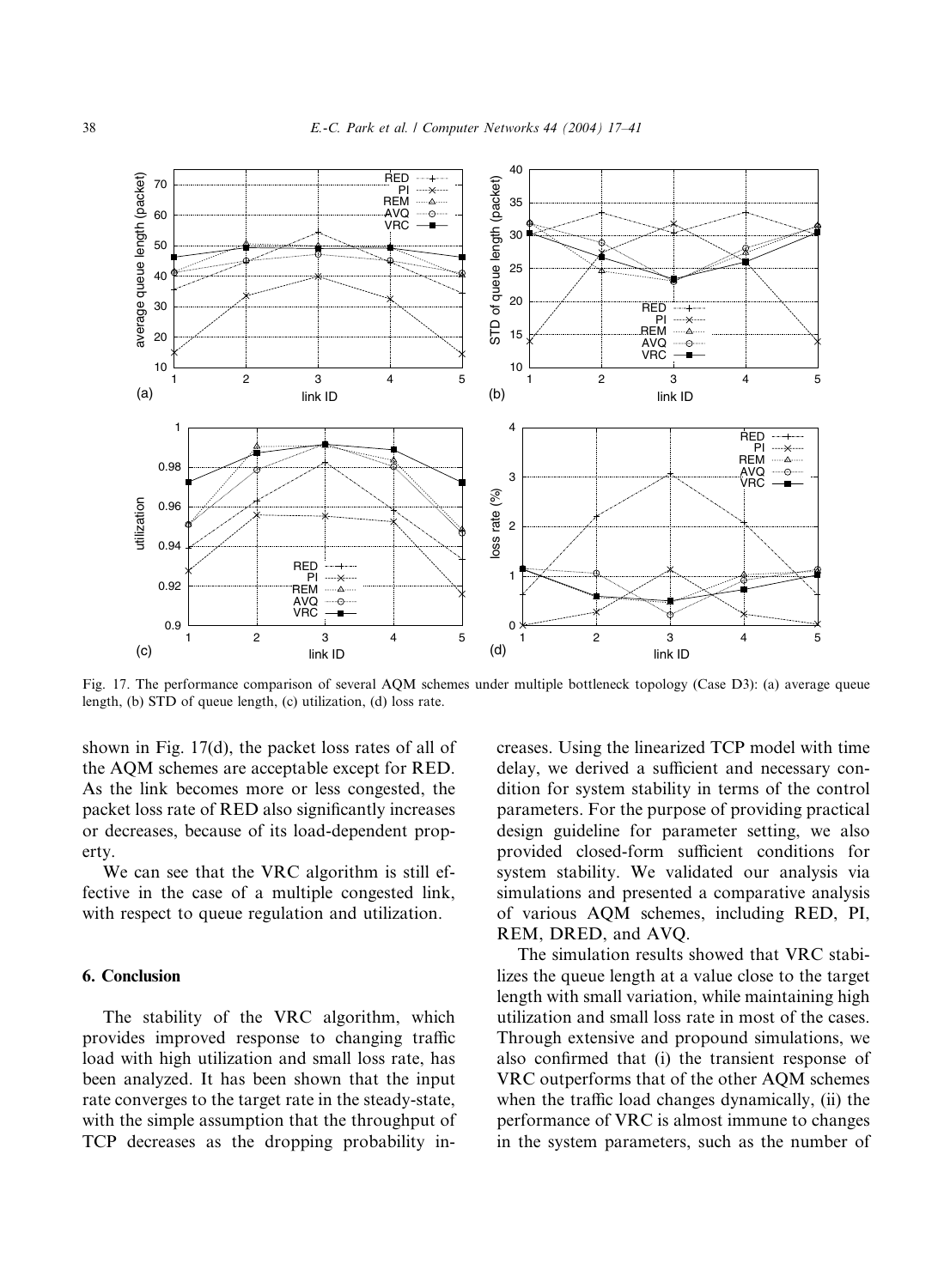connections, the RTT, the link capacity, and the buffer size, and hence VRC works well for a wide range of system parameters, (iii) the promising performance of VRC holds up in the case of more realistic network scenarios, including heterogeneous links, links with both web-like short flows and UDP flows, and a multiple bottleneck topology.

These results show that VRC is a practical and realistic AQM scheme and is a strong candidate for future AQM scheme.

#### Appendix A

A.1. Derivation of (14)

We rewrite the dynamic equations (6), (7) and (11) as

$$
\dot{W}(t) = f(W(t), W(t - R(t)),\nq(t), q(t - R(t)), z(t - R(t))),\n\dot{q}(t) = g(W(t), q(t)),\n\dot{z}(t) = q(t) - q_{ref}.
$$
\n(A.1)

Then, the linearized model around  $(W^*, q^*, z^*)$ can be written as follows:

$$
\delta \dot{W}(t) = -A_1 \delta W(t) - A_2 \delta W(t - R(t))|_{R(t) = R^*}
$$
  
\n
$$
-A_3 \delta q(t) - A_4 \delta q(t - R(t))|_{R(t) = R^*}
$$
  
\n
$$
-A_5 \delta z(t - R(t))|_{R(t) = R^*},
$$
  
\n
$$
\delta \dot{q}(t) = -B_1 \delta W(t) - B_2 \delta q(t),
$$
  
\n
$$
\delta \dot{z}(t) = \delta q(t),
$$
\n(A.2)

where

$$
A_1 = -\frac{\partial f(\cdot)}{\partial W(t)} = \tau_1,
$$
  
\n
$$
A_2 = -\frac{\partial f(\cdot)}{\partial W(t - R(t))|_{R(t) = R^*}} = \tau_1 + K_{\mathcal{D}}\tau_2,
$$
  
\n
$$
A_3 = -\frac{\partial f(\cdot)}{\partial q(t)} = \frac{\tau_1}{N},
$$
  
\n
$$
A_4 = -\frac{\partial f(\cdot)}{\partial q(t - R(t))|_{R(t) = R^*}} = -\frac{\tau_1}{N} - \frac{K_{\mathcal{D}}\tau_2}{N} + \frac{K_{\mathcal{P}}\tau_2 R^*}{N},
$$

$$
A_5 = -\frac{\partial f(\cdot)}{\partial z(t - R(t))|_{R(t) = R^*}} = \frac{K_1 \tau_2 R^*}{N},
$$
  
\n
$$
B_1 = -\frac{\partial g(\cdot)}{\partial W(t)} = -\frac{N}{R^*},
$$
  
\n
$$
B_2 = -\frac{\partial g(\cdot)}{\partial q(t)} = \frac{1}{R^*}.
$$

# A.2. Proof of the Theorem

Starting with (16), which is the characteristic equation of a linear time-invariant system, we can apply the Routh–Hurwitz stability criterion [19]. The necessary and sufficient conditions for the approximated system to be stable are represented as

$$
(a_1a_2 - a_3) > 0, \t\t (A.3)
$$

$$
a_3(a_1a_2-a_3)-a_1^2a_4>0.\t(A.4)
$$

For the sake of simplicity, let us denote  $b_1$  and  $b_2$ as

$$
b_1 = a_1 a_2 - a_3, \tag{A.5}
$$

$$
b_2 = a_3 b_1 - a_1^2 a_4,\tag{A.6}
$$

respectively. Note that  $a_1$ ,  $a_2$ ,  $a_3$ , and  $a_4$  are all positive. If  $(A.4)$  is satisfied, i.e.,  $b_2 > 0$ , then  $b_1 > (a_1^2 a_4)/a_3$  from (A.6), and (A.3) is satisfied. Therefore, (A.3) is redundant and only (A.4) is required for the stability condition. Rewriting (A.4) in terms of  $K_D$ ,  $K_P$  and  $K_I$ , it becomes  $(17)$ .  $\Box$ 

## A.3. Proof of the Corollary

We find the ranges of  $K_D$ ,  $K_P$ , and  $K_I$  satisfying (17). Start with taking an arbitrary non-negative constant value for  $K<sub>D</sub>$ . Then, we can rewrite (17) as a second-order inequality with respect to  $K_{\rm P}$ :

$$
(2\tau_1 + \tau_2 R K_{\rm P})(a_1 a_2 R^2 - 2\tau_1 - \tau_2 R K_{\rm P}) > a_1^2 \tau_2 R^3 K_{\rm I}.
$$
\n(A.7)

Note that  $a_1$  and  $a_2$  do not contain any terms of  $K_P$  and  $K_I$ . Let  $f(K_P) = (2\tau_1 + \tau_2 R K_P)(a_1 a_2 R^2 2\tau_1 - \tau_2 R K_P$ ). In order to find the conditions for  $K_P$ and  $K_I$  to satisfy (A.7), we represent both sides of the inequality (A.7) in  $(K_{P}, f(K_{P}))$  plane. We define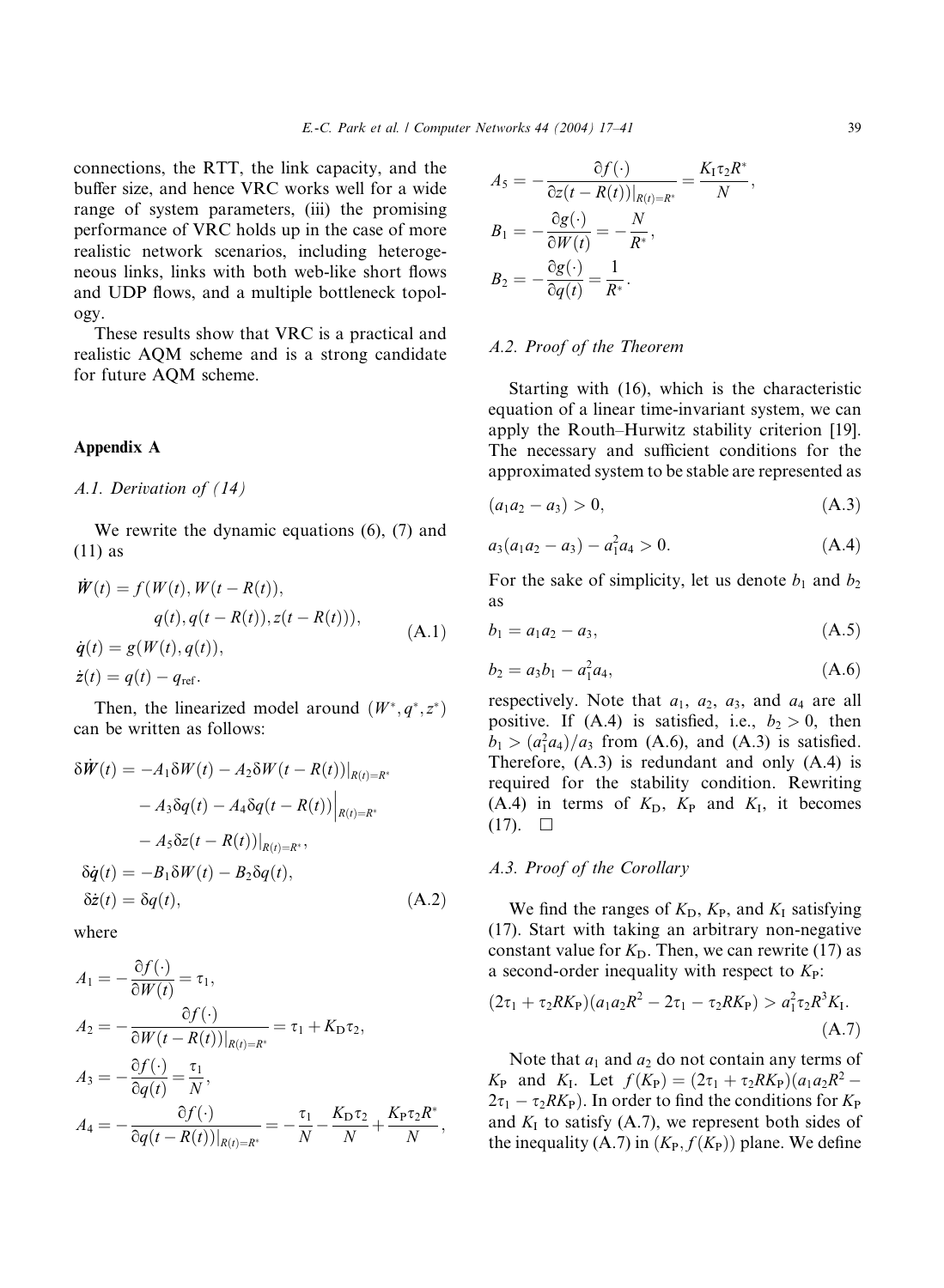

Fig. 18. Representation of  $(A.7)$  in  $(K_P, f(K_P))$  plane.

 $K_{\text{Pm}}$  be the value of  $K_{\text{P}}$  maximizing  $f(K_{\text{P}})$ , i.e.,  $K_{\text{Pm}} = arg(max f(K_{\text{P}}))$ . Note that, for any nonnegative  $K_{\text{D}}$ ,  $K_{\text{Pm}} = (a_1 a_2 R^2 - 4\tau_1)/(2\tau_2 R)$  is positive and that  $f(0)$  is also positive.

Since  $K_{\text{Pm}} > 0$  and  $f(0) > 0$ , we can plot  $f(K_{\text{P}})$ as Fig. 18. From Fig. 18, if the horizontal line  $a_1^2 \tau_2 R^3 K_1$  lies below max $(f(K_P)) = (a_1 a_2 R^2 / 2)^2$ , i.e.,

$$
K_{\rm I} < K_{\rm I}^{\rm max} = \frac{\max(f(K_{\rm P}))}{a_{\rm I}^2 \tau_2 R^3} = \frac{(a_2 R)^2}{4 \tau_2 R}, \tag{A.8}
$$

which is equivalent to (20), then there exist  $K_{\rm P}$  and  $K_I$  satisfying (A.7). Thus, if we set  $K_I$  to be smaller than  $K_I^{\text{max}}$ , the corresponding range for  $K_P$  satisfying (A.7) can be obtained as  $max(0, K_{P1}) < K_P$  $K_{P2}$ , where  $K_{P1}$  and  $K_{P2}$  are the solutions of the second-order equality with respect to  $K_{\rm P}$ ,  $f(K_{\rm P}) - a_1^2 \tau_2 R^3 K_{\rm I} = 0.$ 

Consequently, if the control parameters  $K_I$  and  $K_{\rm P}$  satisfy  $0 < K_{\rm I} < K_{\rm I}^{\rm max}$  and  $\max(0, K_{\rm P1}) < K_{\rm P} <$  $K_{P2}$  for any non-negative  $K_D$ , then the approximated system of (14) is stable.  $\square$ 

#### References

- [1] V. Jacobson, Congestion avoidance and control, in: Proceedings of ACM SIGCOMM, 1988, pp. 314–329.
- [2] D. Chiu, R. Jain, Analysis of the increase/decrease algorithms for congestion avoidance in computer networks, Computer Networks and ISDN 17 (1) (1989) 1–14.
- [3] S. Floyd, V. Jacobson, Random early detection gateways for congestion avoidance, IEEE/ACM Transactions on Networking 1 (4) (1993) 397–413.
- [4] M. May, J. Bolot, C. Diot, B. Lyles, Reasons not to deploy RED, in: Proceedings of IWQoS, 1999, pp. 260–262.
- [5] W. Feng, D. Kandlur, D. Saha, K. Shin, A self configuring RED gateway, in: Proceedings of IEEE INFOCOM, vol. 3, 1999, pp. 1320–1328.
- [6] M. Christiansen, K. Jeffay, D. Ott, F. Smith, Tuning RED for web traffic, in: Proceedings of ACM SIGCOMM, 2000, pp. 139–150.
- [7] C.V. Hollot, V. Misra, D. Towsley, W. Gong, On designing improved controllers for AQM routers supporting TCP flows, in: Proceedings of IEEE INFOCOM, vol. 3, 2001, pp. 1726–1734.
- [8] S. Athuraliya, S.H. Low, V.H. Li, Q. Yin, REM: active queue management, IEEE Network 15 (3) (2001) 48–53.
- [9] J. Aweya, M. Ouellette, D.Y. Montuno, A control theoretic approach to active queue management, Computer Networks 36 (2–3) (2001) 203–235.
- [10] K. Ramakrishnan, S. Floyd, A proposal to add Explicit Congestion Notification (ECN) to IP, RFC 2481, 1999.
- [11] S. Kunnivur, R. Srikant, Analysis and design of an adaptive virtual queue (AVQ) algorithm for active queue management, in: Proceedings of ACM SIGCOMM, 2001, pp. 123–134.
- [12] H. Lim, K.-J. Park, E.-C. Park, C.-H. Choi, Virtual rate control algorithm for active queue management in TCP networks, IEE Electronics Letters 38 (16) (2002) 873–874.
- [13] E.-C. Park, H. Lim, K.-J. Park, C.-H. Choi, Analysis of the virtual rate control algorithm in TCP networks, in: Proceedings of IEEE GLOBECOM, vol. 3, 2002, pp. 2619–2623.
- [14] H. Lim, K.-J. Park, E.-C. Park, C.-H. Choi, Active queue management algorithm with a rate regulator, in: Proceedings of the 15th IFAC World Congress on Automatic Control, Barcelona, Spain, 2002.
- [15] K.B. Kim, S.H. Low, Analysis and design of AQM for stabilizing TCP, Tech. Rep., Caltech CSTR:2002.009.
- [16] I. Stoica, S. Shenker, H. Zhang, Core-stateless fair queueing: achieving approximately fair bandwidth allocations in high speed networks, in: Proceedings of ACM SIGCOMM, 1998, pp. 118–130.
- [17] V. Misra, W. Gong, D. Towsley, Fluid-based analysis of a network of AQM routers supporting TCP flows with an application to RED, in: Proceedings of ACM SIGCOMM, 2000, pp. 151–160.
- [18] J. Padhye, V. Firoiu, D. Towsley, J. Kurose, Modeling TCP throughput: a simple model and empirical validation, in: Proceedings of ACM SIGCOMM, 1998, pp. 303–314.
- [19] G.F. Franklin, J.D. Powell, A. Emami-Naeini, Feedback Control of Dynamic Systems, third ed., Addsion-Wesley, New York, 1995.
- [20] S.H. Low, F. Paganini, J. Wang, S. Adlakha, J.C. Doyle, Dynamics of TCP/RED and a scalable control, in: Proceedings of IEEE INFOCOM, 2002, pp. 239–248.
- [21] C.V. Hollot, V. Misra, D. Towsley, W. Gong, Analysis and design of controllers for AQM routers supporting TCP flows, IEEE Transactions on Automatic Control 47 (6) (2002) 945–959.